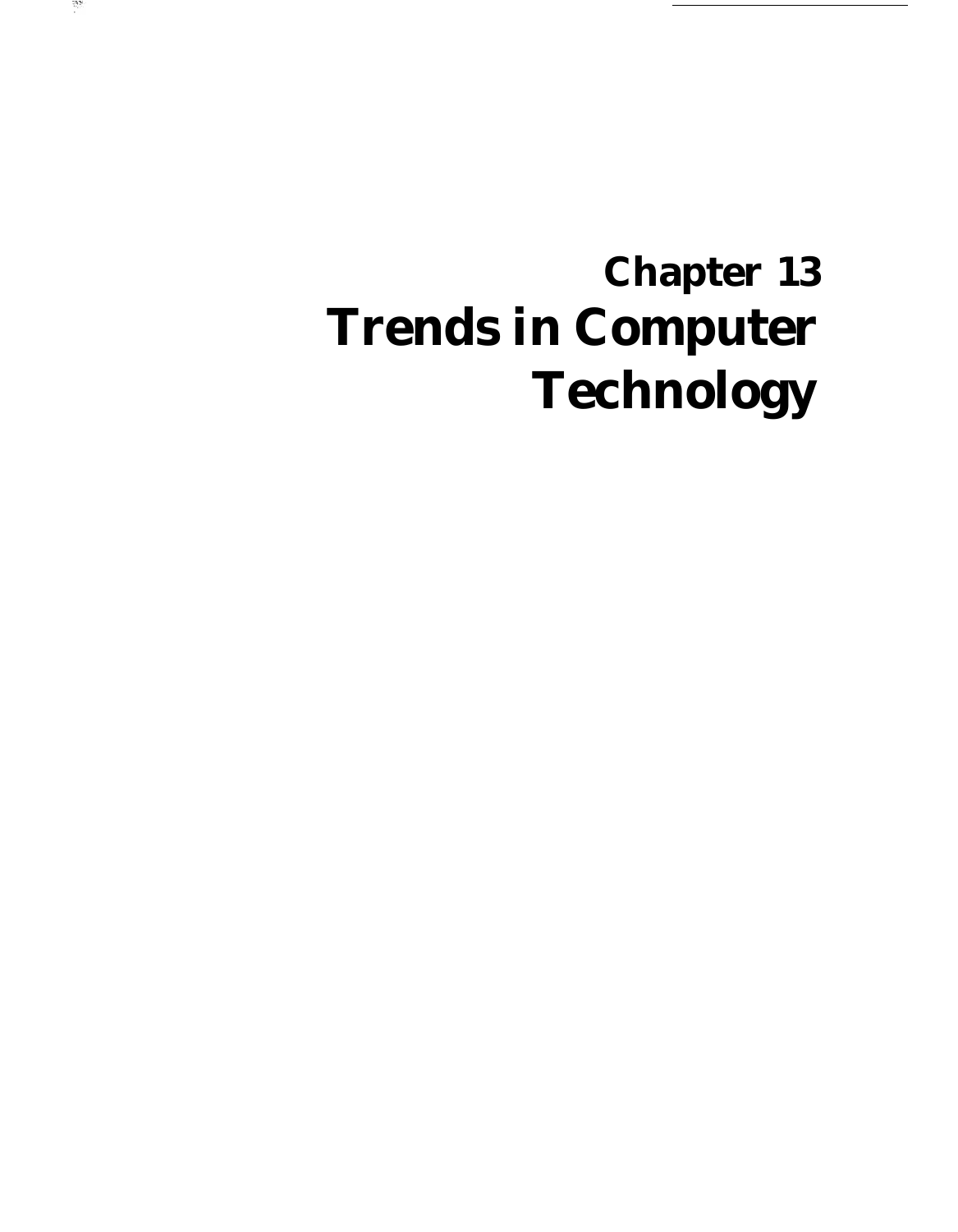### **Contents**

| Page                                    |
|-----------------------------------------|
|                                         |
|                                         |
|                                         |
|                                         |
|                                         |
|                                         |
| Digital Communication Technology137     |
| Classifications of Computer Security138 |

### LIST OF FIGURES

| Figure No.                                                                | Page |
|---------------------------------------------------------------------------|------|
|                                                                           |      |
| 9. Increase in Capability of Semiconductor Chips From 1956 to 1980.   128 |      |
| 10. Drop in Average Computer System Cost per 100,000 Calculations         |      |
|                                                                           |      |
| 11. Cost and Access Time of Memory Technologies130                        |      |
|                                                                           |      |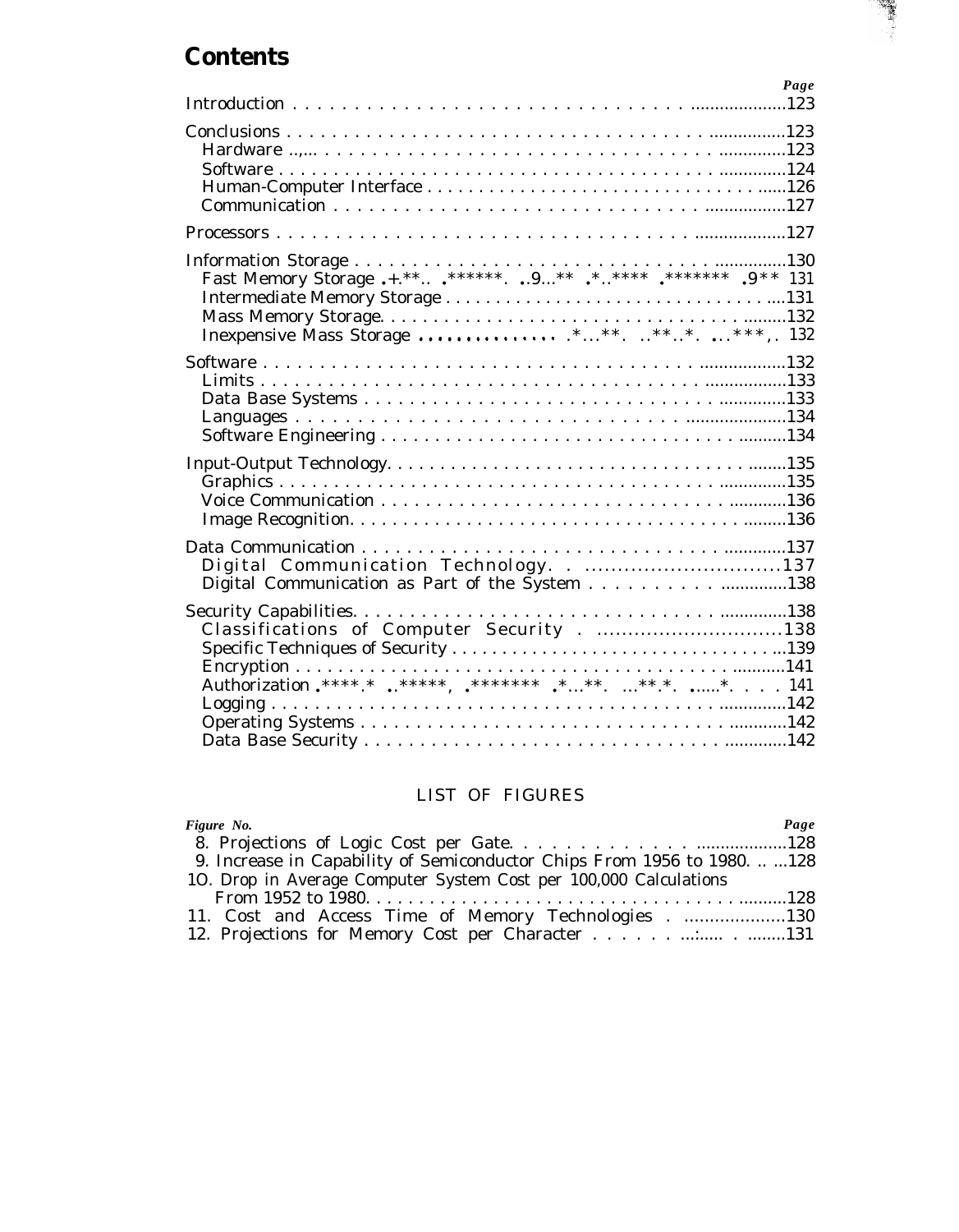# **Introduction**

Computer technology is advancing rapidly, even explosively. To assess the impacts of information systems, the current state of this technology and where it is heading must be understood. The capability that information technology puts in the hands of the computer user determines the nature of the applications that are developed.

Developmental trends are already shaping the nature of the information-based services that will be provided in the coming decade. New services that make use of the growing integration of telecommunication and information technology are being designed and implemented; and both industry and Government are looking at a wide range of innovative products and services that will be used by the in-home information system of the future.

The nature of the technology as it evolves will also influence the structure of the industry associated with it. Companies that specialized only in components are beginning to market computer systems; companies that sold only general purpose computer systems are beginning to market consumer products that incorporate these systems.

For the purposes of this study, emphasis has been placed on what information systems can do rather than on the fundamental nature of electronic technology. Many interesting developments now in the laboratory, such as Josephson junctions, \* may not fundamentally change either the nature of the systems that are designed or the purposes to which they will be put, particularly over the next 10 years. Other developments, such as the microprocessor, are today revolutionizing the ways in which computers are used as well as the thinking about their potential social impacts. Overall, the anticipated changes from laboratory developments over the next several years will be more of degree than of form.

 $*_{A}$  Josephson junction is a microscopic-size electronic logic device that operates at the temperature of liquid helium. I t is very fast and uses very little power.

# **Conclusions**

Several conclusions can be drawn from OTA's analysis of the trends in the development of computer technology over the next 10 or 15 years. Spurred by both industrial and Government research and development (R&D) programs, information systems are undergoing a revolution that will be manifested-by a proliferation of new products and Commission estimated that the cost of comservices affecting all sectors of American puting would drop by a factor of more than society. 100 during the 20-year period from *1970* to

#### Hardware

Computer electronics are experiencing an extraordinary drop in price, increase in power, and reduction in size.

In *1977,* the Privacy Protection Study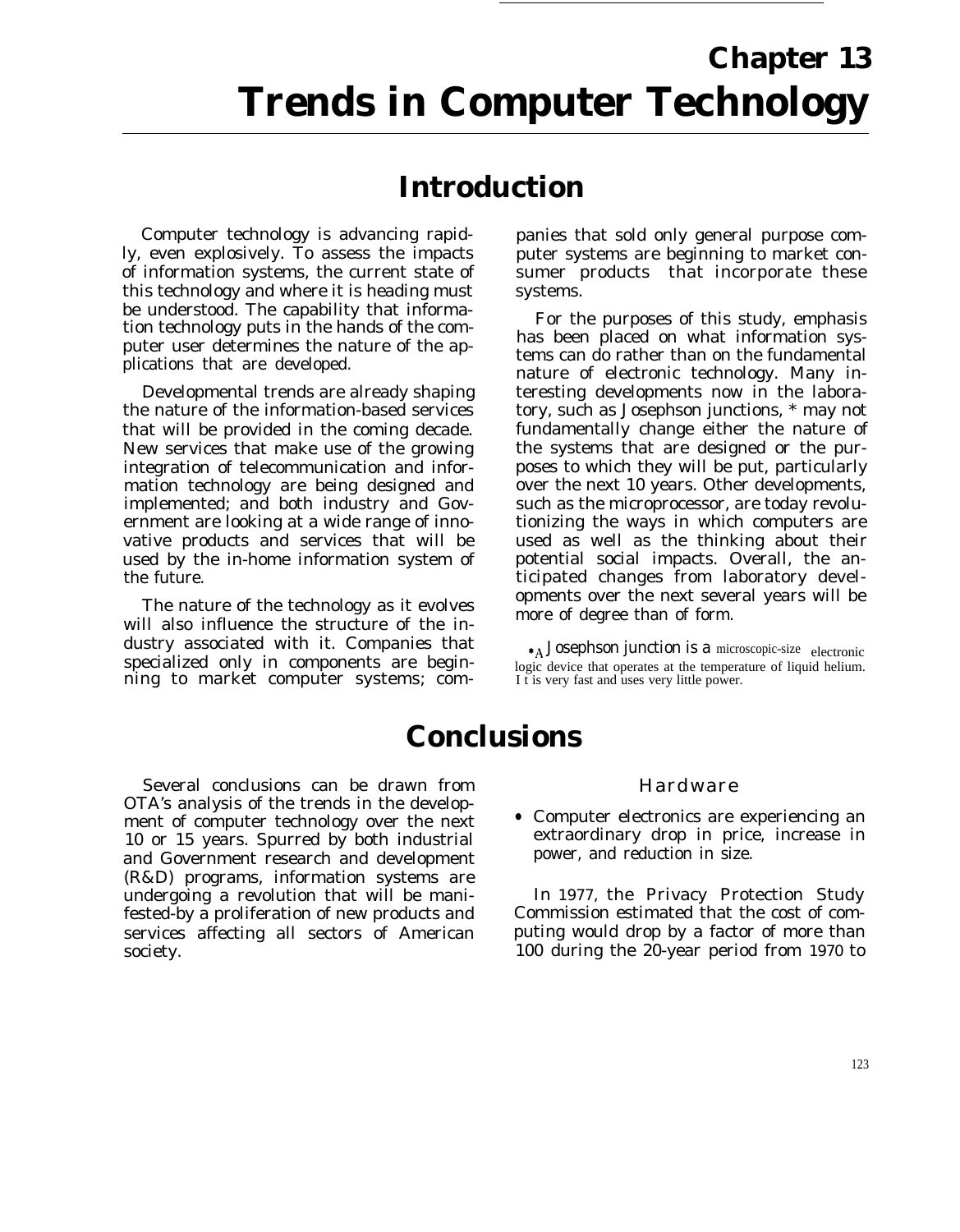1990. This means that the million dollar computer of the 1960's will cost less than a thousand dollars in the late 1980's.

Concomitantly, during this same period calculating speed is expected to increase a hundredfold. In 1970, the largest processors performed 10 million operations per second, today they perform 100 million, and by 1990 there will be a processor that will perform 1 billion. In addition to greater speed, new designs can also greatly increase the power of future computer systems.

The large computer that occupied one or several rooms in the late 1960's will fit in a desk drawer by the late 1990's, and a medium-size computer will fit in a briefcase or even a coat pocket. These trends do not necessarily mean that in all cases the costs of purchasing, programing, and operating a large computer application system will decrease. Rather, more work will be done for the equivalent number of dollars.

• There will be a great expansion in the number of computers being used in business, education, and the home.

This effect is already being seen. The home computer boom, which was the first big stimulus for the computer retailing stores, has fallen off slightly, only to give way to a new marketing thrust aimed **at** small businesses. The hand calculator, which has become a ubiquitous tool, is already being supplanted. A small hand-held computer is now available in the consumer market, and electronic calculators are being built into wristwatches. Computers are also being used as part of office automation.

● Computers will be used as components in a wide range of consumer products.

With the advent of an integrated circuit microprocessor that will sell in mass quantities for \$1 or less, the use of the computer for controlling everyday devices in the home and at work will become commonplace. Computers are already being used or designed to control such devices as clothes washers, sewing machines, home thermostats, automobile

engines, sprinkler systems, typewriters, filing systems, electric lights, and cash registers.

While many applications will involve simply substituting electronic for mechanical control, the increased "intelligence" incorporated in the products will be used to provide such additional features as energy conservation or self-diagnosis of errors, and to give more flexible control to the user.

● New products and services based on computer and telecommunication technology will become available.

In addition to adding computer control to familiar products, the new computer technology will be used to provide a new range of products and services for the home and business. The video game and home computer are just the first of a long line of computerbased information products and services that will appear. (Electronic funds transfer and electronic mail, two examples of information services, are examined in separate OTA reports.)

● There will be a continuing, rapid increase in the power of very large computer systems.

Advances in speed, efficiency, and microelectronics coupled with new design concepts will produce computers in the 1980's that are far more powerful than the biggest ones now available. This type of power is useful for a limited but important set of computational applications, e.g., improved systems for weather prediction. Furthermore, systems that manage very large data bases require very powerful computer processors, particularly when sophisticated searches and analyses must be made.

#### Software

● Software technology is expanding steadily, although not as rapidly as the hardware.

Computer programs are sets of basic instructions that tell the computer the steps to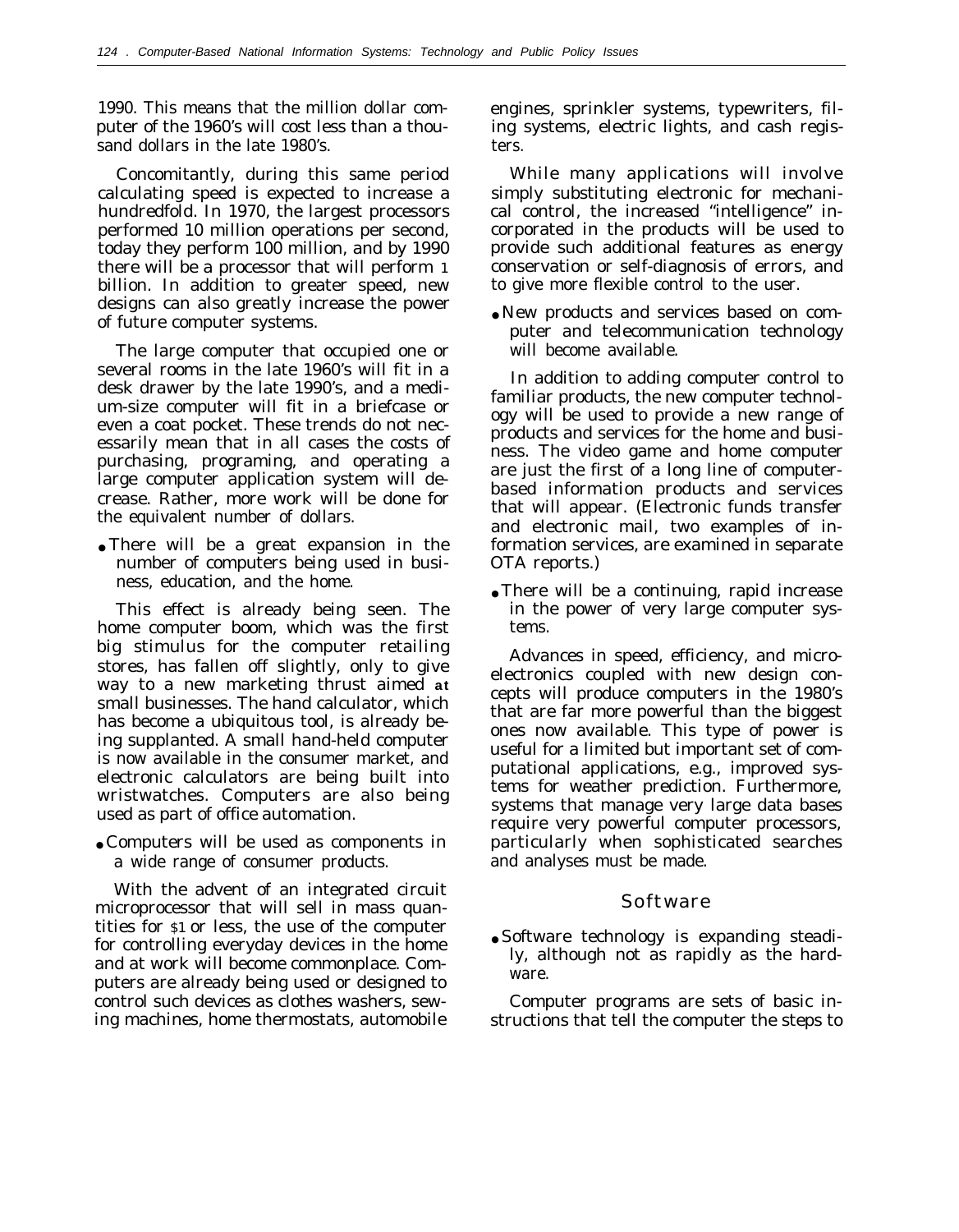take in doing a task. Programs can contain millions of instructions, and their design is as varied as the number of ways computers are used. While computer scientists have been successful in developing theoretical models of computer hardware logic, efforts to build an equivalent theory of programs have not been rewarding to date. Thus, developing systematic techniques for creating, testing, and monitoring computer software has been a slow and tedious process. Some experts maintain that programing is still more of an art than a science.

The continuing R&D on programing languages and software engineering will provide a flow of improved techniques and software tools, but the rate of improvement will not match the explosive growth in hardware capability.

● New software techniques will allow computers to process a wider variety of data.

Traditionally, computers have processed either numerical or alphabetic data structured in very rigid formats. However, software for processing text, graphic images, and digitized voice is developing rapidly in addition to software for processing data alone. The result will be new families of products and services affecting Government, industry, and the citizen at home.

● Software technology is the limiting factor in controlling the rate at which new applications appear.

The use of the new specialized hardware that is being designed is confined to very restricted purposes, or is merely putting existing software ideas into hardware form for increased efficiency. The software basis for most new computer applications in the 1980's exists now. There does not appear to be much likelihood that a new concept of computer design will change the way computers are used in the next decade. Rather, the changes will be in the scale of their use and in who will be using them.

• The predominant cost of information systems will be for the software; the infor-

mation industry will become increasingly labor intensive.

This conclusion follows directly from the last two statements coupled with the labor intensive nature of programing. This trend will influence the marketing practices of computer manufacturers, who will increasingly find profit in the sales of complete systems—combinations of hardware and software—rather than hardware by itself.

● Software reliability, security, and auditability will improve slowly.

Large systems, because they are complex and cumbersome, tend to suffer from the kinds of reliability problems that are not solved by building more reliable hardware. The problems of assuring that a system is actually performing as intended and cannot be compromised, accidentally or deliberately, are inherent in the complexity of software design.

Furthermore, although computer software experts are improving their understanding of how to increase the reliability of programs, they are unable to keep pace with the growth in the size and complexity of the systems being designed. Recently, system designers have become more aware of the need to design secure and auditable applications, and users have become aware that they can demand such capabilities from the producers. Thus, although some improvement is taking place, substantial progress will depend on more R&D.

● New data base techniques will allow massive data banks that serve multiple uses.

Data bases will grow; some will contain trillions of units of information. At the same time, people will want to work with the data in more varied ways. Today, sophisticated programing is often required in order to handle efficiently each different type of query a user might want to make of the data base.

However, researchers are developing methods to improve the efficient use of large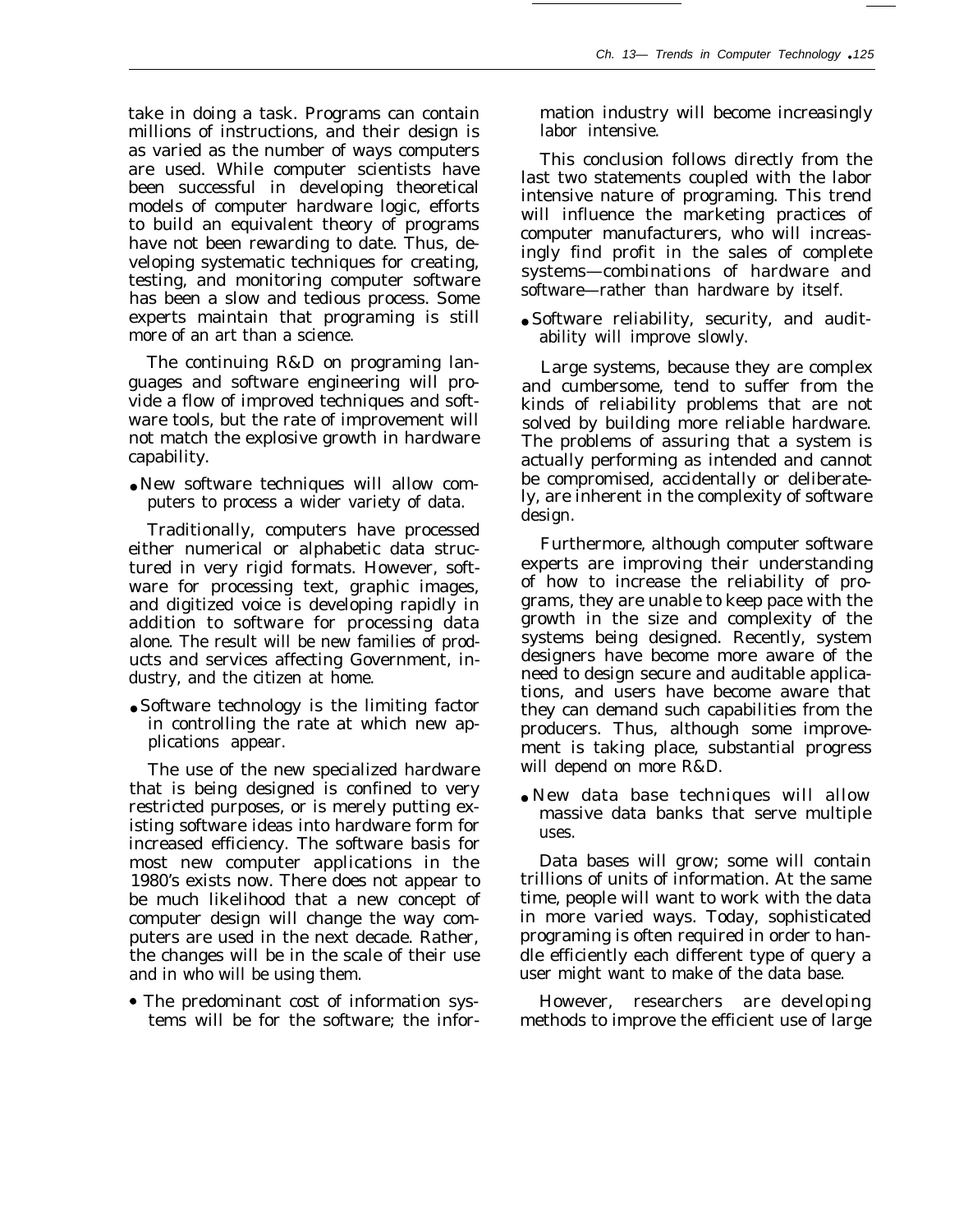data bases and to make them serve multiple needs. This is being done through the development of more powerful query languages, new ways of organizing the data within the machine, and new hardware designs.

●

#### Human-Computer Interface

People communicate with computers for three basic reasons: to describe the task to be done, to enter data for processing, and to derive results. Improvements in this technology will result not only in less costly systems, but also in a vast expansion of information systems capabilities and in their more efficient use.

● There will be an increase in the direct use of computers by nonexperts.

Improvements in programing languages will allow users to communicate more easily with the computer. Historically, programing and system control languages have been complicated and time-consuming to learn. They often require understanding how a computer operates. New, easy-to-learn but powerful languages will increase the number of people who will use computers directly without recourse to an intermediary expert. In addition, the proliferation of computer introductory courses in high schools will increase the number of people who have a basic knowledge of computer systems.

This trend will allow many more simple applications to be developed by users individually or in modest organizational settings. However, in larger organizations, or for applications that require integration with other systems, it will mean that much of the programing for modern small systems will be done by end users in industry and in the home who are not subject to control by central data processing management. This may lead to such problems as misuse, poorly functioning systems, or incompatibility.

• More data will be captured by computers and stored in machine-readable form.

The distribution of computing power through the use of microprocessors linked together over communication lines will increase the amount of data captured at the source and stored in computer-readable form. Some types of information are captured deliberately, as in the case of the computerized register in a retail store. Other types, which are captured only as a byproduct of automation, may be found to be useful enough to keep. For example, the system data collected by word processing systems may be considered useful by managers in monitoring secretarial efficiency. The proliferation of capturing such data may raise serious policy issues.

● Output will be organized to present information that is more directly useful to the user.

It has been known from the earliest days of computing that the form in which the results of computations are presented can determine, in great part, whether it is actually used or whether the answer being sought is found. Advances in both the hardware and programing for image display and speech are being brought out of the laboratory and into the commercial market.

Research in information display is discovering how to filter significant information from insignificant data and present it to the user in the most efficient way. There is now a new, burgeoning interest in the use of color graphics display, a technology long considered the domain of the computer research laboratory, but too expensive for general use.

● There will be increased interface with information systems by consumers in their homes and employees in their offices.

Many systems designed for entertainment, education, information retrieval, and computational services are beginning to be offered through a combination of evolving television sets and telephone instruments because of easy-to-use software, data banks, and the distribution medium provided by cable television (CATV). As a result, there is a possibility that society as a whole will be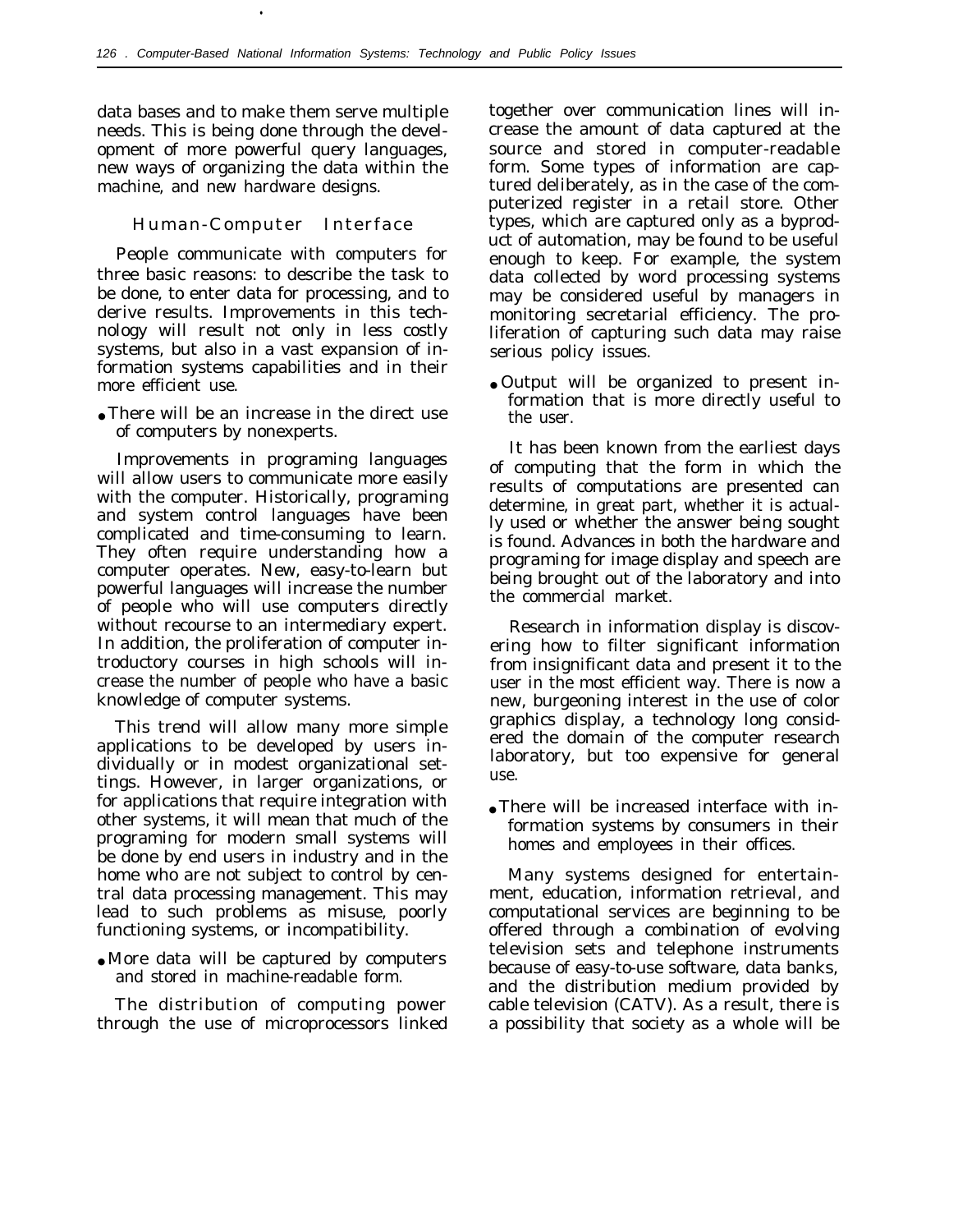substantially affected, but to what extent is presently unknown.

#### Communicatio n

The rapidly increasing availability of inexpensive digital data communication through specialized networks such as Telenet and Tymnet, coupled with the trend of manufacturers to design systems with elaborate communication hardware and software built in, are motivating growth in the use of distributed, communication-based systems. New satellite-based data communication services will further stimulate this trend.

• The use of distributed data bases and distributed processing will grow rapidly.

Rather than centralizing data collection and processing as in the past, the most efficient procedure in the future will be to localize these functions at the point where the data are originally captured. Organizations will have computational capacity distributed among all of their offices. All computer-based devices, even word processors, will be linked into the central system.

The problems in managing such a distributed system will be a major concern of large organizations. In particular, procedures for controlling access and for ensuring data quality will be more difficult in a distributed environment. However, dealing with them effectively will be crucial to the successful operation of communication-based systems.

• There will be increased availability of computer services to the home and business over communication lines.

Many homes will have small computers or computer terminals, and those that do not will likely contain telephones and television sets that have been equipped with computer control. All of these devices will provide links from the home and office to a multitude of information services provided over a variety of communication channels such as television broadcast, telephone, or cable lines.

### **Processors**

The 1970's have seen continual dramatic improvements in the characteristics of the components from which computers are made. It is expected that this trend will continue through the 1980's, with computing hardware becoming remarkably inexpensive and efficient.

The decline in cost per logic function from 1960 projected to 1990 is shown in figure 8. In 1960, the price of a logic gate ranged from \$1 to \$10 per unit, depending on speed. By 1990, that price is expected to range from a few thousandths of a cent to a few tenths of a cent per gate. This continuing decline is based in large part on the dramatic increase in capability of semiconductor chips, as illustrated in figure 9.

There has been a parallel increase in the speed of processing. In 1960, the fastest machine executed about 1 million instructions per second. By 1990, there probably will be computers that will execute a billion or more instructions per second, a thousandfold increase in speed.

This combination of increased speed and decreased cost for logic components results in a steady decline in the cost of computation. The drop in the costs of computing on IBM systems that are roughly equivalent, over the period 1952 through 1980, is shown in figure 10.

These gains have all been due to progress in integrated circuit technology, the process by which electronic components are printed on small chips of silicon. Using these chips as components has resulted in a steady shrinkage of the size of computers from assemblages that filled several rooms to the current desk-top versions. Mass production techniques have replaced the hand-wiring of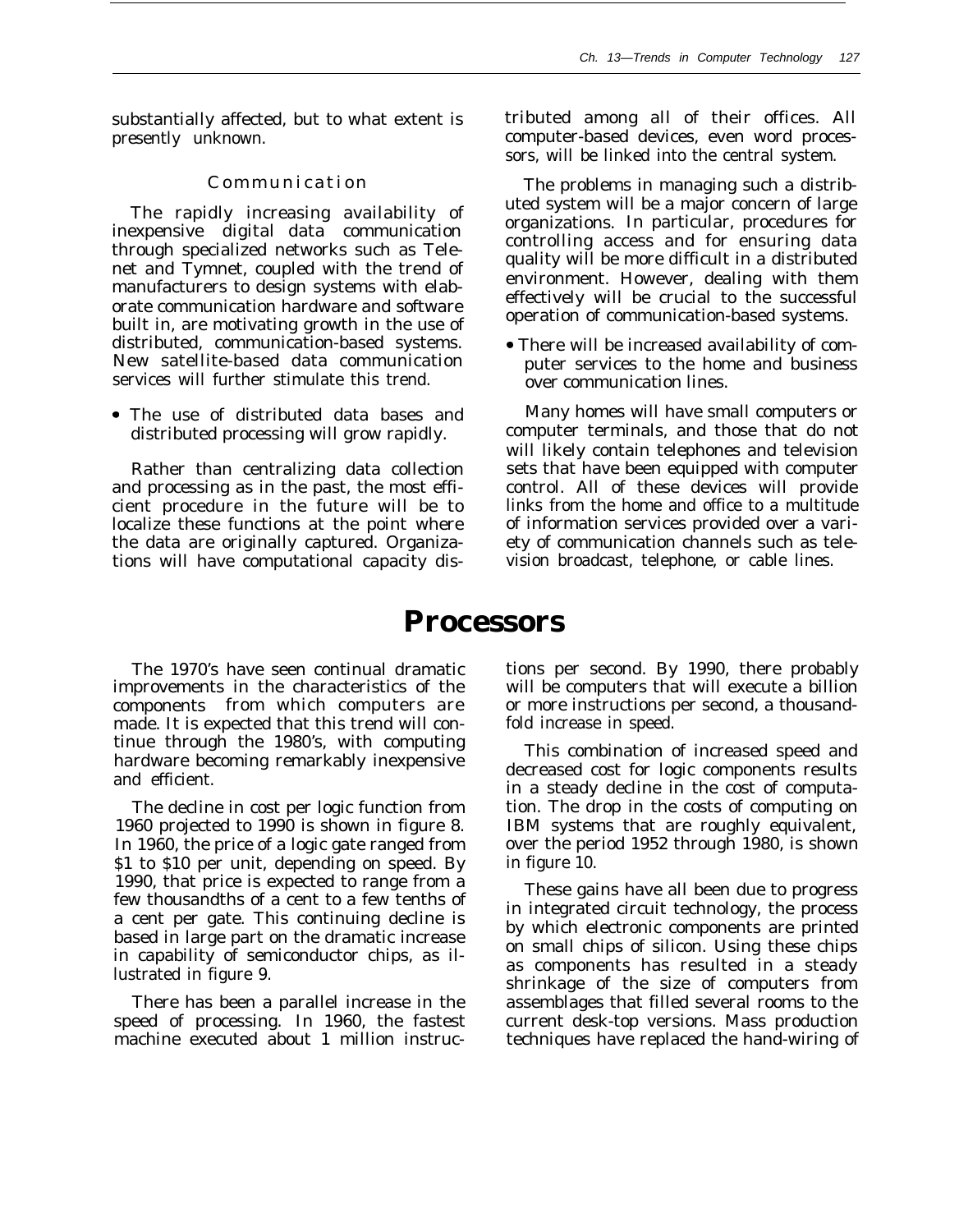**Figure 8.— Projections of Logic Cost per Gate**



SOURCE Office of Technology Assessment and Privacy Protection Study Commission

**Figure 9.— Increase in Capability of Semiconductor Chips From 1956 to 1980**



SOURCE Institute of Electrical and Electronic Engineers *IEEE* Spectrum VOI 17 June 1980 p 48 U S Manufactures of semiconductor chips In cl ude f i rms such as Intel Motorola Texas Inst rum en Is Rockwel 1, Na tional Semiconductor and Zilog





"Cost per 100,000 calculation IS based on data for the following IBM computer systems (with year In parentheses) 701 (1952), 7090 (1058), 360/50 (1964), 370/168 (1970), 3033 (1976), 4300 ( 1980)

SOURCE Office of Technology Assessment and President's Reorganization Project, *Federal* Da*ta Processing Reorganization Study Basic* Report<br>o*f the* Science and Technology Team, Washington, D. C. June 1978, pp 2930

**a** decade ago, speeding up the manufacturing phase. Energy consumption, both to operate the computer system directly and for the necessary system cooling, has dropped enormously.

The financial implications of these latter trends are significant in that they are stimulating a rapid growth in computer applications that will accelerate beyond their current high rate in the 1980's. Facility costs have historically been a major expense to users installing computers. Now, many systems take up only a desk top, require no specialized environment control, and plug into a normal electrical wall socket. This flexibility means that many computer systems can be installed at any site, from the home to the business, with little or no added cost for preparing the physical site.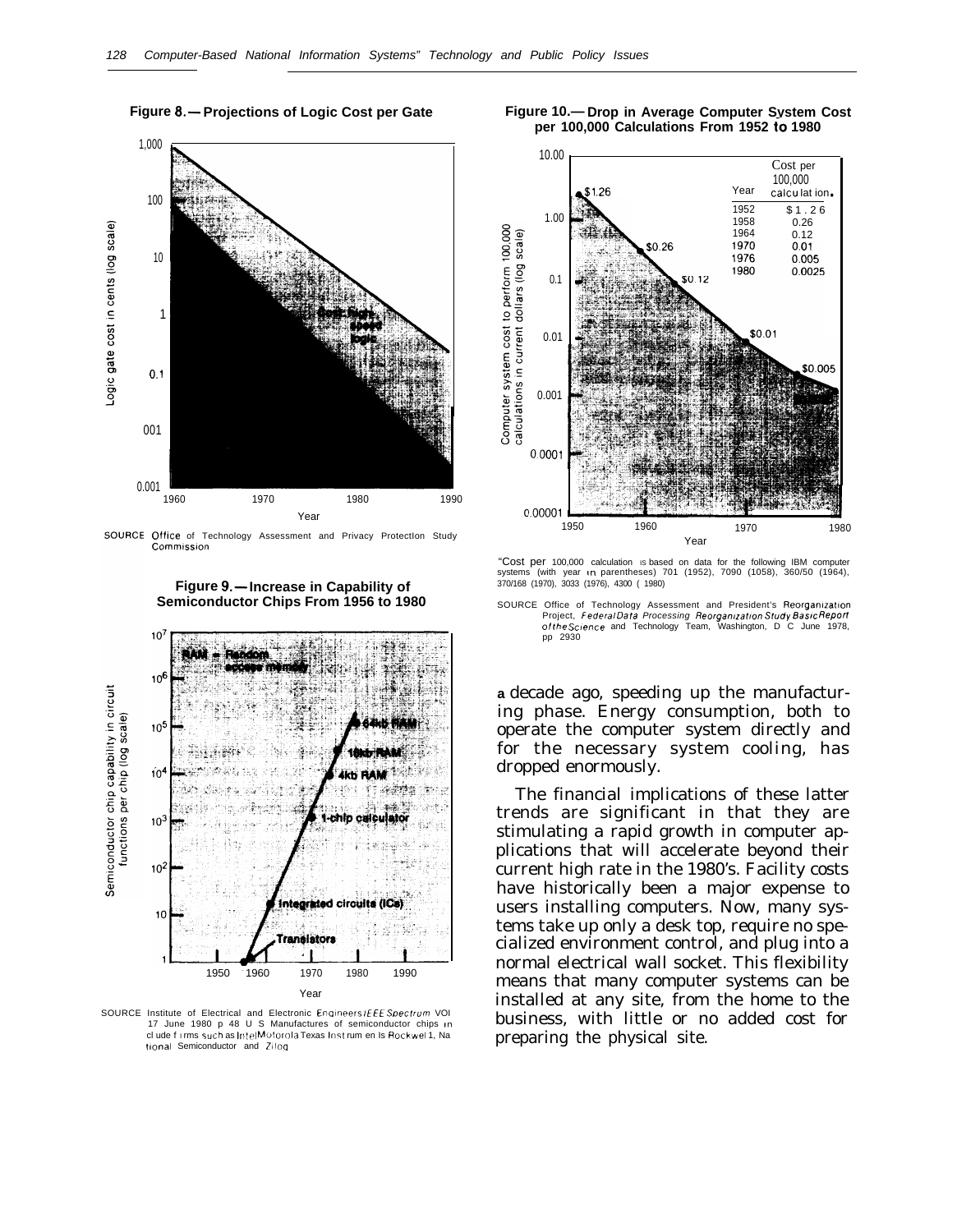Inexpensive very large-scale integration (VLSI) based computer hardware will also lead to lower maintenance costs in the 1980's. Maintenance currently is estimated to cost about 5 percent of the computer's purchase price per year for medium-size computers. The figure is higher for smaller machines. A reduction in these costs will result from lower failure rates, easier maintenance by replacing larger modular units of the system, and built-in hardware redundancy and fault diagnosis.

Implications: These trends have several implications for computer hardware. In the first place, as illustrated in figure 10, there has been and will continue to be a steady drop in the cost of computing on general purpose, medium- to large-scale computing systems.

Second, small inexpensive, personal desktop computers have appeared on the market in the last few years. These "microcomputers, while modest by present standards, are quite powerful relative to the standards of only a decade or two ago. The price of these systems will drop rapidly, and their capacity will grow over the next decade. These small systems will likely drive the development of a true mass market for computers, a market analogous to the current one for hand calculators.

In addition to making the microcomputer possible, the ability to mass-produce chips and to custom design them at the same time, using the automated production machines, means that there will be a proliferation of special-purpose computers that are custommade for specific applications. One of the motivations for the development of the socalled "general purpose" computer was that a computer system was expensive and difficult to design and build. Thus, many different user markets had to be identified for a single design in order to provide a sufficient customer base to justify its production.

This view of the manufacturers was reproduced in miniature within each computer center, which accumulated as many different types of applications as possible in order to justify acquiring a large computing machine, and thereby benefit from economies of scale.

These days, however, it is feasible to build special-purpose machines, because the specialized markets have grown and because the cost of designing and marketing custom tailored systems has dropped. As an example, a variety of firms (some quite small) are marketing so-called "array processors, " computers designed to calculate the solutions to systems of mathematical equations that display certain special characteristics. These processors are designed to be connected to a general purpose computer, and to be called on only for the specific calculations at which they excel. In the jobs for which they are intended, these array processors, which cost about as much as a large computer, are hundreds of times more powerful than the biggest computers available. The market for this machine exemplifies the increasing ability of small firms to enter the computer hardware business and carve out a niche for themselves.

Basic R&D in hardware design is picking up again after a hiatus. It moved out of the academic and pure research laboratory in the 1960's due to the high costs of building hardware and the lack of enthusiasm for new design concepts on the part of manufacturers. Now, the costs and feasibility of experimental research have improved dramatically. The result should be a proliferation in the 1980's of small specialized computers, tailored to particular needs. This trend will reduce computing costs even more than would result from the drop in component costs alone.

In general, experts expect that a continuing trend will be seen toward modular computer architecture. Logical functions will be distributed over the entire system. The central processor will be a traffic director controlling the flow of work among the various units. There will be specialized computation units like the array processor discussed above, file management processors for han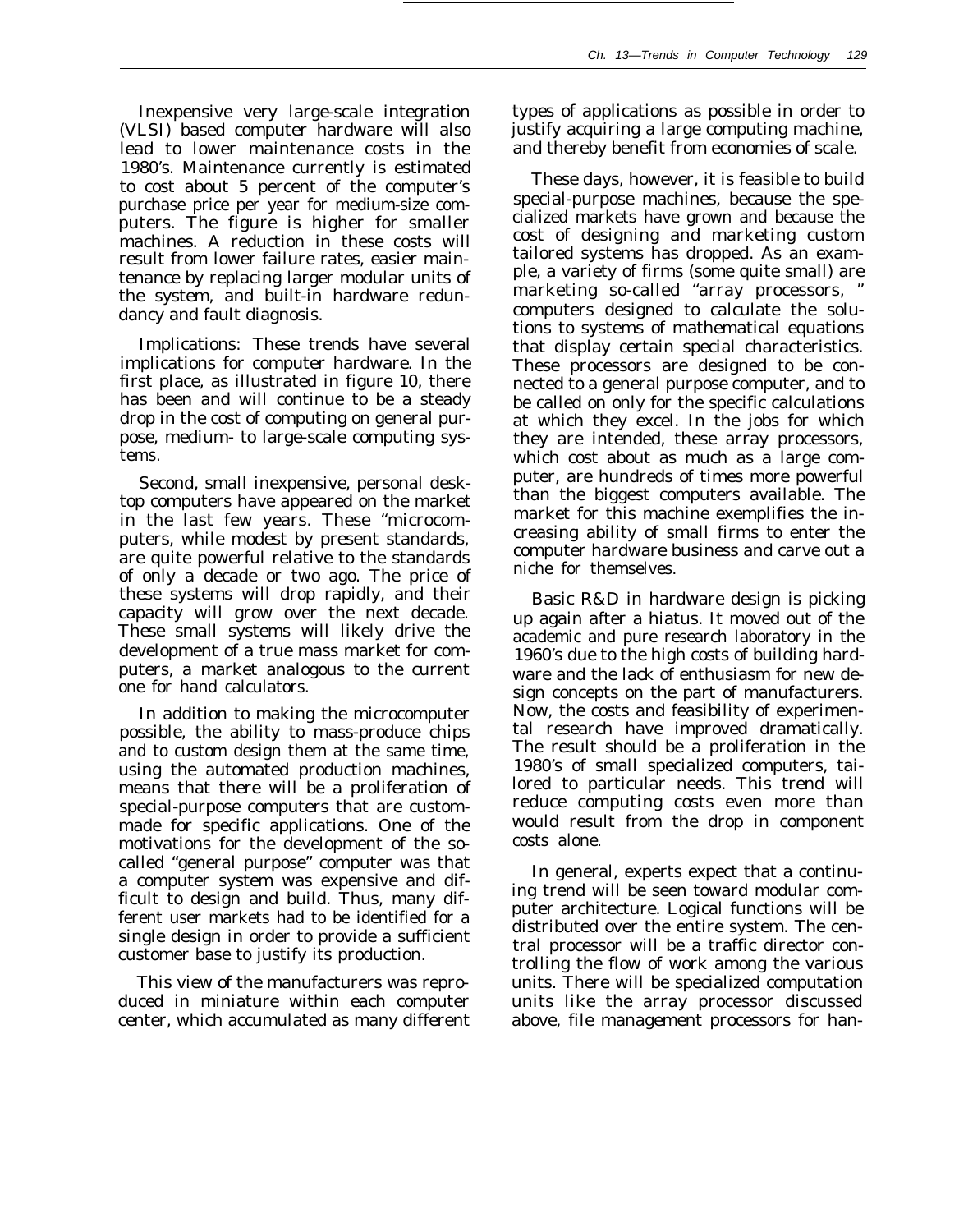units, specialized language processors, and or even the same city to be part of the others. Because of widespread high-speed system. digital communications, these various com-

dling data bases, communications control ponents will not need to be in the same room

### **Information Storage**

A computer memory comes in a wide variety of sizes, speeds, and types. Any particular system uses an assortment of memories to support its operation. Its most significant design characteristics are *retrieval time* and *capacity.*

*Retrieval time* is the time it takes to get a segment of information from the memory. The technology currently available provides a range of times from 1 nanosecond (1 billionth of a second) to a minute or more. Retrieval time includes the time both to find and to read the information.

*Capacity* is the amount of information that can be stored conveniently and economically. It is measured in *bits* (the smallest fundamental unit of information), or *bytes,* an 8-bit grouping roughly equivalent in information content to a single alphabetic character or two numerical digits.

There is a distinct tradeoff between speed and capacity. Therefore, in connecting a computer that performs millions of instructions in a second with a world that operates in a much slower timeframe, a hierarchy of memory types is used. The current selection of memory technology available to system designers is shown in figure 11, and the projected drop in cost for information storage through 1990 is shown in figure 12.



**Figure 11.—Cost and Access Time of Memory Technologies**

SOURCE Instruteof E ectrical and E lectronic Engineers IEEE Spectrum vol 18 March 1981p 4 I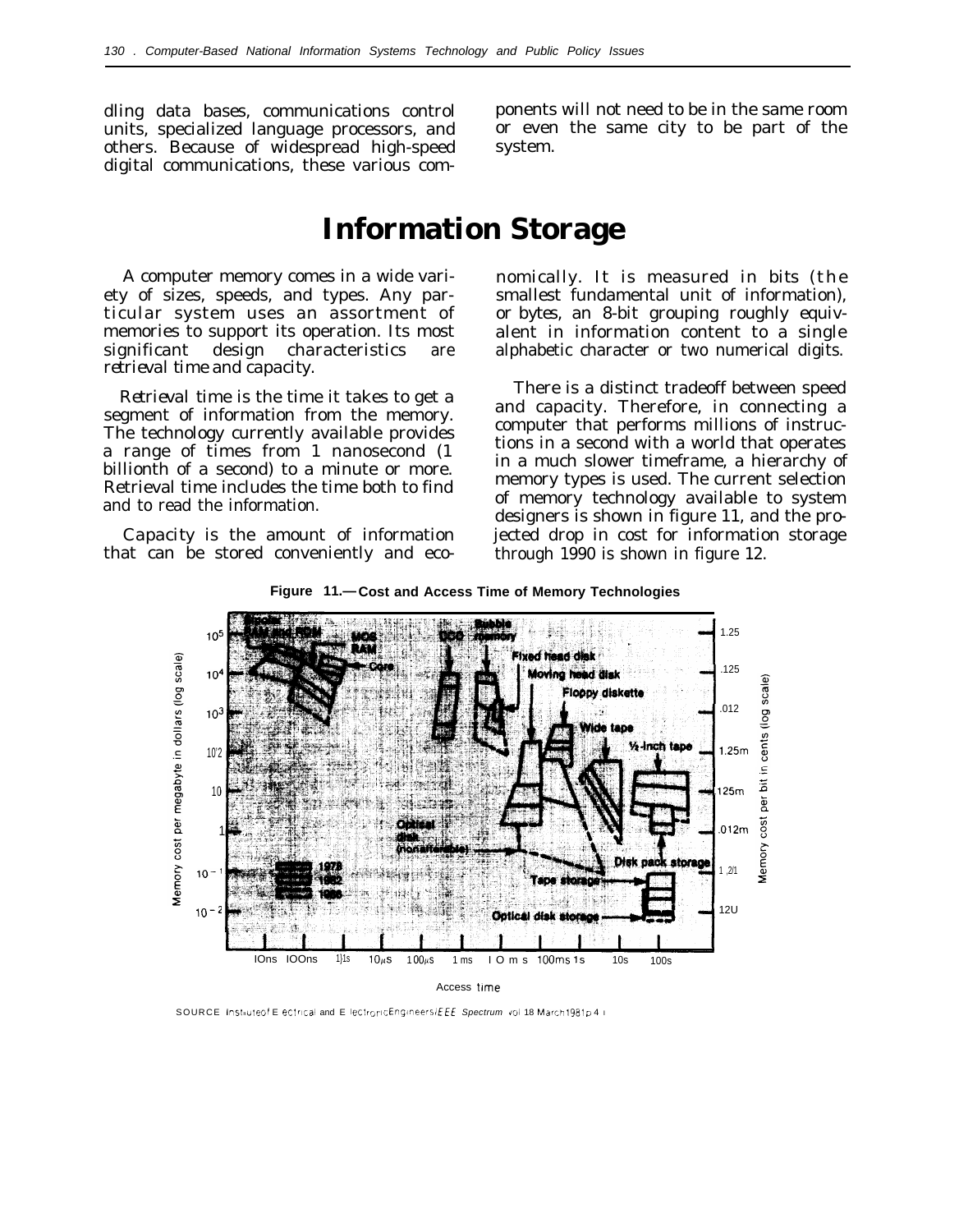**Figure 12. —Projections for Memory Cost per Character**



SOURCE: Off Ice of Technology Assessment and Privacy Protect Ion Study Commission

There are two other important characteristics of various memory systems that affect their use in particular applications. These are *volatility* and *writability.*

*Volatility* refers to the long-term stability of the memory. Many storage systems lose the information they contain when the power source is removed or interrupted. Others keep the information indefinitely until it is changed.

*Writability* refers to the ability to insert information in the memory. Memory is classified as read/write or read only, depending on whether or not the computer can copy new data back into the storage in about the same time scale as information can be read. Read only memories are written once and the recording is permanent. In this discussion, memory is roughly categorized as *fast, intermediate,* and *mass storage.*

#### Fast Memory Storage

Fast memory storage constitutes the upper left-hand group in figure 11. It is the most closely connected to the processor, and hence its speed must be consistent with that of the computer hardware. Because of the relatively high cost of fast memory, it is usually the smallest memory in the system.

For many years, core memories based on the magnetic properties of an iron compound were the principal technology used for fast memory storage. However, this technology seems to have reached its limit in cost, speed, and size. Most new memories now are designed around VLSI semiconductor technology.

#### Intermediate Memory Storage

*Intermediate memory* storage, which is reasonably fast but inexpensive enough to be used in large quantities, serves as a buffer between the high-speed semiconductor memory and the very slow mass storage devices. In the long term, *bubble memory* m a y develop into the technology of choice for intermediate memory storage. Information is stored as tiny magnetic domains that circulate along a printed track in a semiconductor medium. Some bubble memory products are already on the market, and new improved ones are being announced continually.

One of the advantages of bubble memories is that the domains are stable. Therefore, when a bubble memory is used in a terminal, for example, data can be entered and stored in it for later transmission without needing to keep the terminal hooked up continuously to a power supply. The technology of bubble memories is progressing rapidly. One manufacturer has already announced plans to market a million-bit chip that will cost around \$2,000 in small quantities.

High-speed magnetic disks are still widely used for intermediate memory, and will continue to be the most important technology for this decade. Steady improvements will be announced throughout the 1980's. Some ex-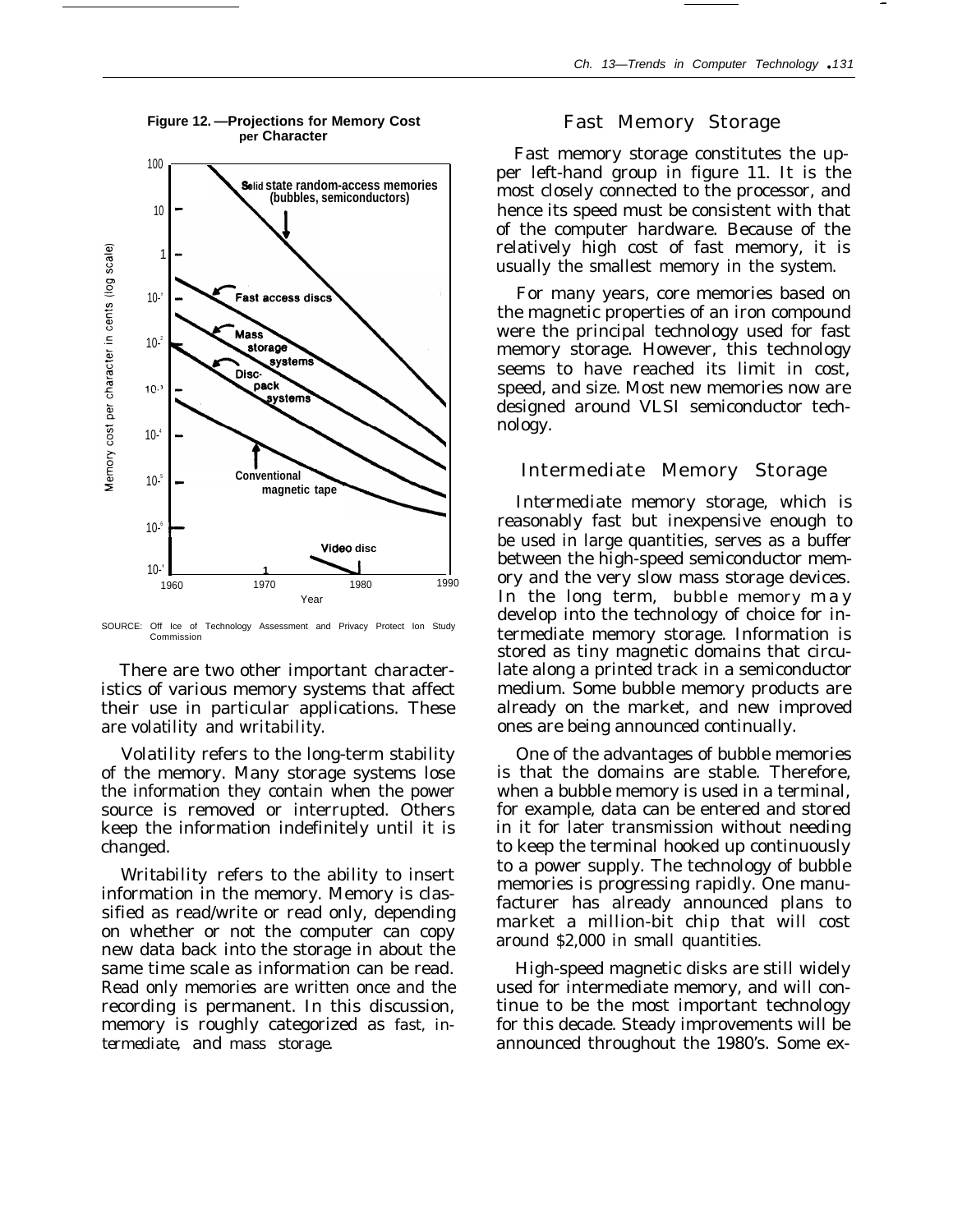perts predict that disks will eventually be used in a more finely stratified memory hierarchy, rather than being replaced by bubble memories. This may depend on whether progress in expanding the capacity of bubble memories continues as rapidly as it has.

#### Mass Memory Storage

Progress seems to be slower in the area of very large storage devices. No radically new technology has appeared that seems to promise any breakthroughs. Magnetic tape will continue to be used heavily over the next decade.

Many new mass storage technologies– e.g., video disk—are difficult and expensive to write, but very cheap and easy to reproduce and read. Erasing and rewriting are often impossible. Costs per bit of storage for archival applications are low enough to be competitive with paper storage. Incremental improvements over the next decade should strengthen this advantage and stimulate a trend toward permanent document storage in electronic form.

#### Inexpensive Mass Storage

The rising market for small inexpensive computer systems is producing a demand for small, very cheap, bulk storage technology. The technology is different from that provided for large systems. The size of bulk storage needed is less, and there is more tolerance for slow search times. Currently, personal computers are supported by two types of bulk storage, magnetic tape cassettes and "floppy" disks.

Tape readers are very cheap, as is the tape itself. However, read time is quite slow, even by personal computer standards. Floppy disk hardware is more expensive, although still within the requisite price range. The disks themselves are cheap and easily stored.

Some manufacturers, particularly those marketing computer games, sell programs permanently written on solid-state read only memories (ROM). While relatively expensive as a medium, ROM has the advantage of being difficult to copy, thus discouraging the pirating of software. The ROM approach has not been well accepted by the marketplace, however.

## **Software**

Computer software is also a form of technology. Although it is not a tangible product like a piece of hardware, software shares many of the same characteristics. Much R&D carried out by computer scientists concern software problems. It often results in new concepts and basic techniques for organizing data and sequencing instructions to enable a computer to accomplish a particular task.

Very large programs are harder to analyze, design, and produce than are equally large machines that run them. Consequently, the state-of-the-art in software lags behind that of hardware.

Occasionally, a major breakthrough in programing can motivate new machine designs. For example, a wave of new small processors has appeared on the market to support signal processing applications. These processors are based on the "fast Fourier transform" algorithm, an important discovery made a few years ago that allowed the solutions to certain types of mathematical computations to be calculated 10 times faster than previously.\* Even greater speeds

<sup>\*</sup>The Fourier transform itself is a pre-20th century mathematical technique. The advance was a new way to perform the numerous and tedious computations the technique requires.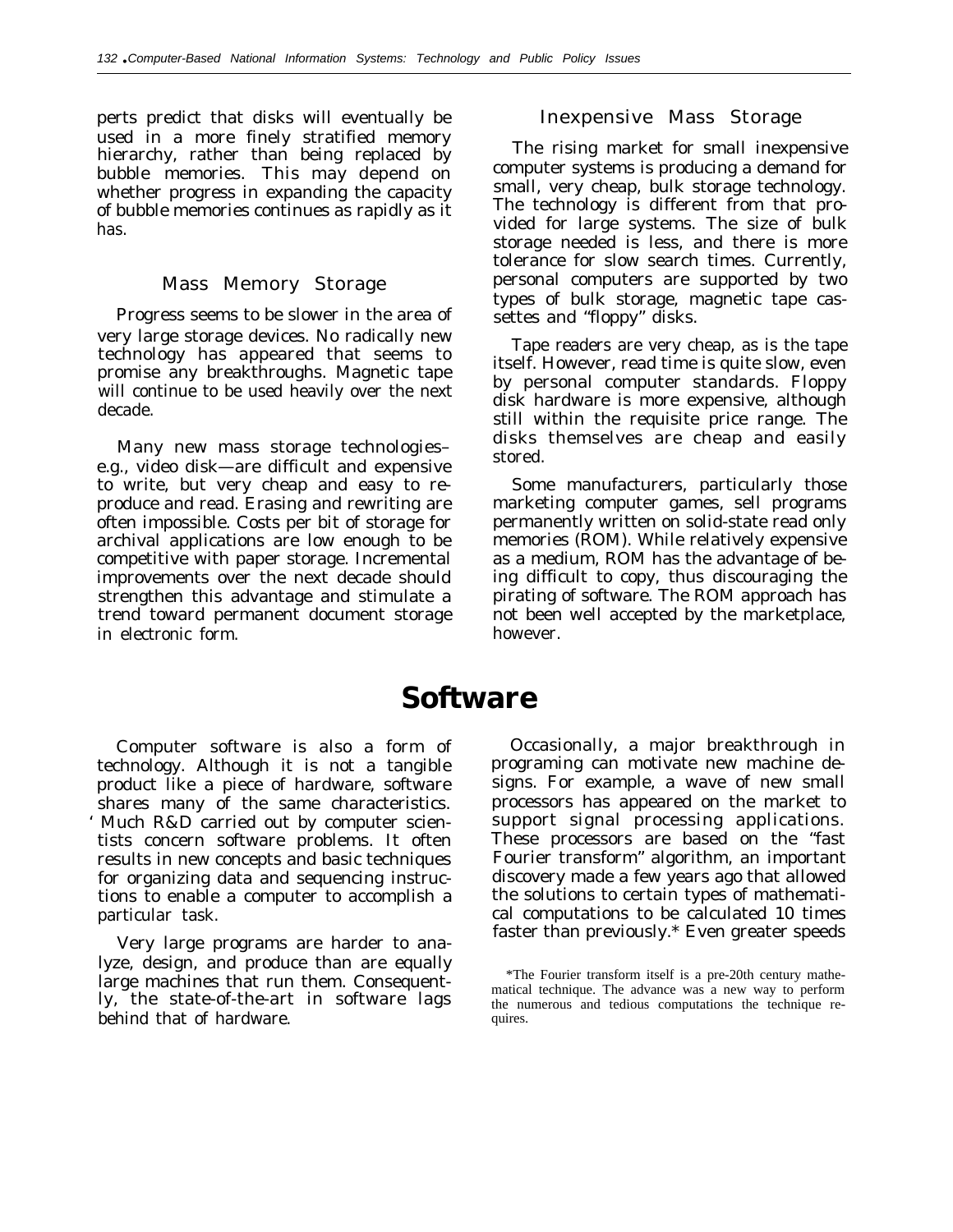have been achieved by using special processors to take advantage of this algorithm.

#### Limits

One area of research that will affect software development in the 1980's is fundamental research in computational complexity. Until recently, fundamental theory in computer science was concerned with computability–whether a computer could calculate an answer to a problem. However, the class of problems that the computer could theoretically solve was enormous. More recently, researchers have been exploring the more practical questions of how easily a problem may be solved, how fast, and how much computer power would be required. The answers have been surprising. Many categories of problems have been found to be almost impossible to solve, that is, the best program possible on the fastest computer available would take many years, even millions of years, to calculate an answer. Such results have already had practical application. For example, they have led to the development of new types of cryptographic codes with interesting new properties. Future research may lead to the ability to calculate theoretically the breakability of a code.

Over the next decade of ever increasing computer power, some types of problems are likely to remain intractable. Complexity theory will help improve the understanding of these limits of computers as they are now designed. Furthermore, it may possibly motivate some radical new concepts in computer design.

#### Data Base Systems

There is a trend toward the use of large integrated data base systems that support multiple applications. Researchers have been developing methods for organizing data so that it can be accessed in many ways, not all of which may be predicted when the system is designed. Some of the most general data structures, such as relational data bases, are not as yet efficient for very large

data bases, but are appearing in commercial products for use with medium-sized systems. New developments in data handling algorithms, and new hardware designs specifically tailored to the support of data access systems, should provide continually improving capabilities during the 1980's.

.

Improved query languages will allow the information user to interact directly with the computer to obtain the needed data. The integration of better report generators\* with the data base system will allow the output to be produced in a more directly usable form. These advances will provide the system user with access to the data base which is much more direct than is now the case. Currently, the normal practice is to work through an intermediary, both to frame the initial inquiry and to interpret the results.

The capability to transfer information between data bases over communication networks will also be improved. This capability, already well-developed in some specific systems, will allow more general exchange among systems connected to commercial data networks. Standard protocols and forms will be agreed on. True distributed data bases are systems in which the location of any particular item of information in the data base may be anywhere in a national or even international network, and in which access to that data is handled totally by the system. These should start to appear commercially in the 1980's,

The increasing size of data bases, the multiplicity of their uses, the wider remote access to them, and their integration over telecommunication lines will all present problems in preserving the security and integrity of the information. It will be more challenging to protect the privacy of personal data or the security of economically valuable information on such distributed systems.

<sup>\*</sup> Report generators retrieve information needed by a manager, perform moderate calculations on it, and organize it in a readable and usable form.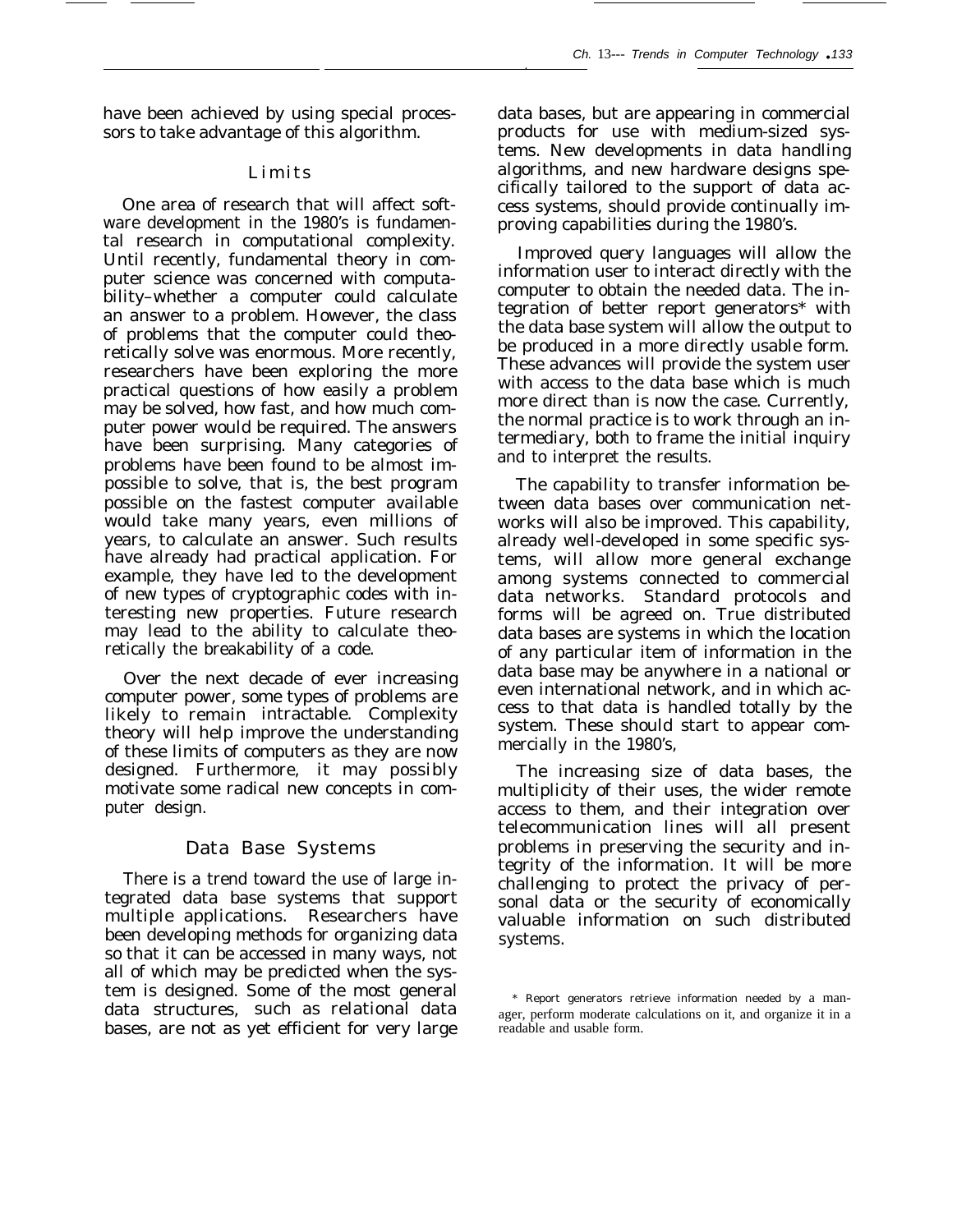#### Languages

*Languages* are the means by which users describe to the computer the kinds of operations they want performed by the system. *Machine language* is the set of instructions that is wired into the computer. Although some machine language programing is still done, it is very difficult and inefficient to use due to the size and complexity of most applications. Modern systems on a medium-sized computer may contain more than a million machine language instructions.

Faced with these difficulties, programmers turn to a *higher level language* to write most software. As computers have grown larger and more complex, and as the tasks demanded of them become more complicated, there has been **a** continual trend toward the use of languages designed to be more representative of the way humans express problem-solving procedures.

In addition to increasing programing efficiency, developers of higher level languages have other goals. Some special languages are tailored to produce efficient codes for particular classes of applications. Others have been developed based on the perception that programing **a** computer is a form of mental problem-solving, and that the language **as** the vehicle for that effort is an intellectual tool that can directly help thought processes. Finally, there has been a trend to develop languages that integrate users more closely with the system, thus lowering the degree of expertise required to program the computer. By programing in these user oriented languages, persons who are not computer specialists can interact directly with a system rather than through **a** professional programer intermediary.

The rapid expansion in the use of large data base systems that serve many users over communication networks is driving a major development effort in *query languages.* They are the means by which a user gains access to a data base, describes the desired information and specifies the format in which it is to be presented.

A principal driving force toward further language development is economics. Hardware costs are decreasing while labor costs are increasing. Developing languages that will increase the productivity of programmers has become a high priority. Ultimately, some researchers envision automatic programing in which users specify the problem to be solved in a language close to that used in their environment—engineering, law, medicine, and so on. The computer, using this problem statement, would write its own program.

Full development of such automatic programing systems is far in the future, although simple systems for preparing management reports and models derived from data bases are already in use. More shortterm effort is being concentrated on developing tools that help the programer use the computer as an active agent assisting in the creation of a system.

Progress is expected to be slow. It will be impeded by the sheer difficulty of matching the essential ambiguity of human thought and language with the absolute rigidity of computer language. It is also economically difficult to implement radical new languages that require substantial retraining of programmers. Finally, there is a reluctance to write programs in languages that are not widely used and known, for the usefulness of a program so written may be unnecessarily restricted.

#### Software Engineering

For most of the history of computers, programing has been considered an art rather than a form of controlled design. Emphasis was on the ingenuity and elegance of the product, rather than on more mundane measures of utility. Creativity will always have a place in good programing, but its emphasis conflicts with managerial imperatives for economy, control, and predictability. In particular, when the development of a major system requires the coordination of hundreds of programmers writing millions of lines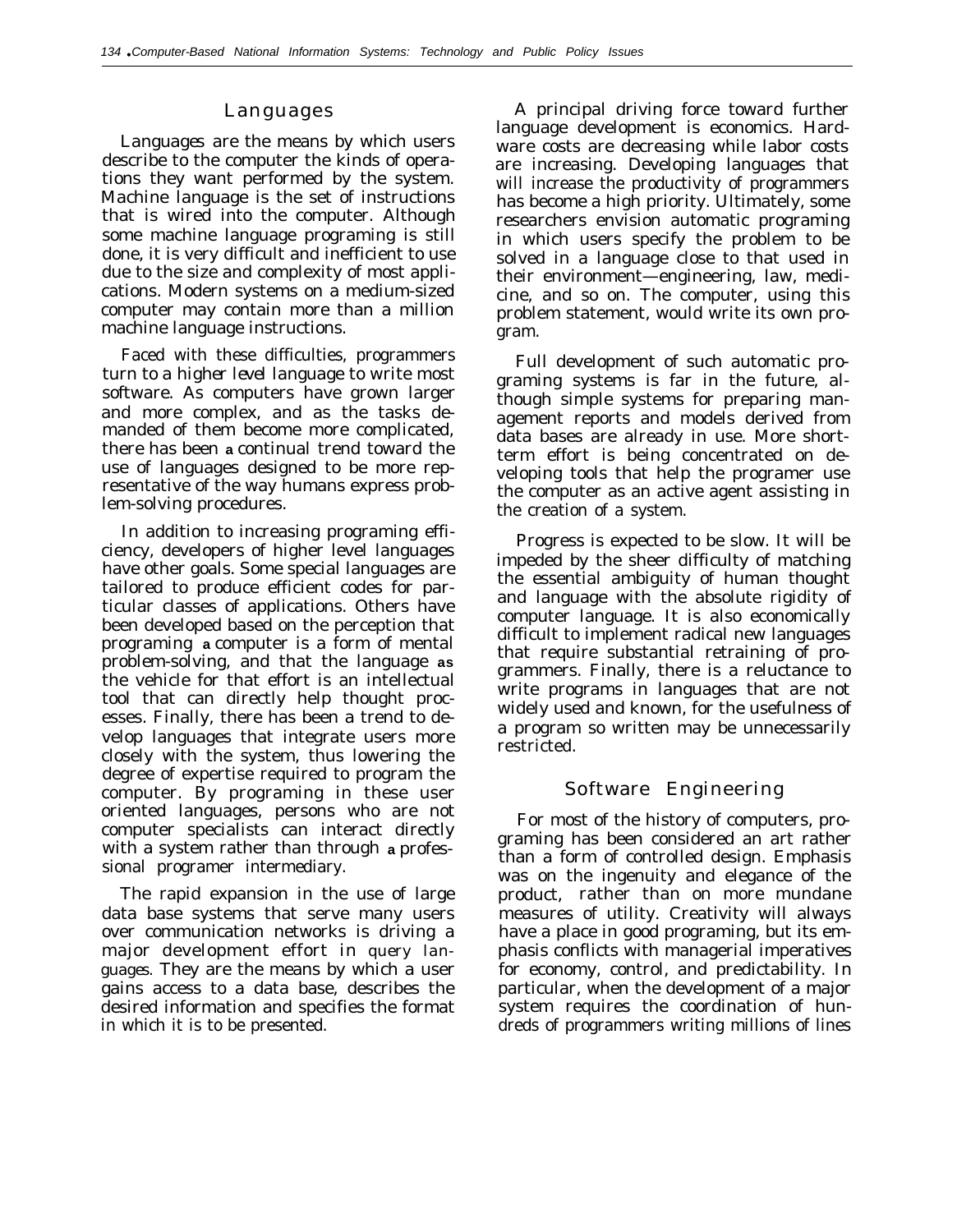of code, the project must be managed in such a way as to guarantee a usable product, on time, and at a reasonable cost.

The relatively new discipline of software engineering has been attempting the difficult task of developing techniques both for programing and for managing the programing of large software systems. The operating system and support software of a large multiprocessor computer system is extraordinarily complex. However, the economic imperative will force work in this area and assure the quick adoption of new results.

Until the present time, efforts have been geared to developing both techniques for breaking a large proposed system into successively smaller logical subunits that can be assigned to programing teams, and ways in which to manage the work of the programmers and the communications among them. These and related techniques will gradually become commonplace over the next *5* to 10 years as they are learned by the next generation of programing professionals and managers.

# **Input-Output Technology**

The principal means of communication with a computer has traditionally been through a form of typed input and alphanumeric printed output. Although this type of communication will continue to dominate in the near future, it is inadequate for many new applications. Advances in technology for human-computer interaction will change the way in which computers are used by many people.

#### Graphics

Graphical display of information is becoming more economically viable, and the technology, both hardware and software, is improving in its capability. In the last few years, researchers have developed efficient techniques for removing hidden lines in order to display solid objects and for combining half-tone, shaded image production with color. Some current research is focused on developing techniques that model various surface reflectivities and textures with respect to different types of light sources.

While work is proceeding on improving the speed of graphical computations to allow the terminal to display very high resolution pictures fast enough to depict motion, such a capability may remain very expensive over

the next few years for any but the most simple types of pictures.

Sharp cost breaks are expected for displays with lower image quality. The use of bit-mapped frame buffers, which store slow computer graphics output and play it back at normal speed over a display terminal, will grow as the costs of memories drop.

Some research is being pursued on holographic output of three-dimensional images. However, holographic display is not expected to become widely used in the next decade.

Computer graphics technology is already finding widespread commercial use for creating animated films. It competes favorably with traditional manual techniques. The uses range from pure and commercial art to the production of educational films. Computer languages and graphics software have been developed to allow artists and designers to interact directly with the computer, generally through the display screen, to create their images.

In computer-aided design, the user is interactively coupled to a display screen with a graphical data base and analytical programs stored on a computer. Designers use the computer and the display to develop their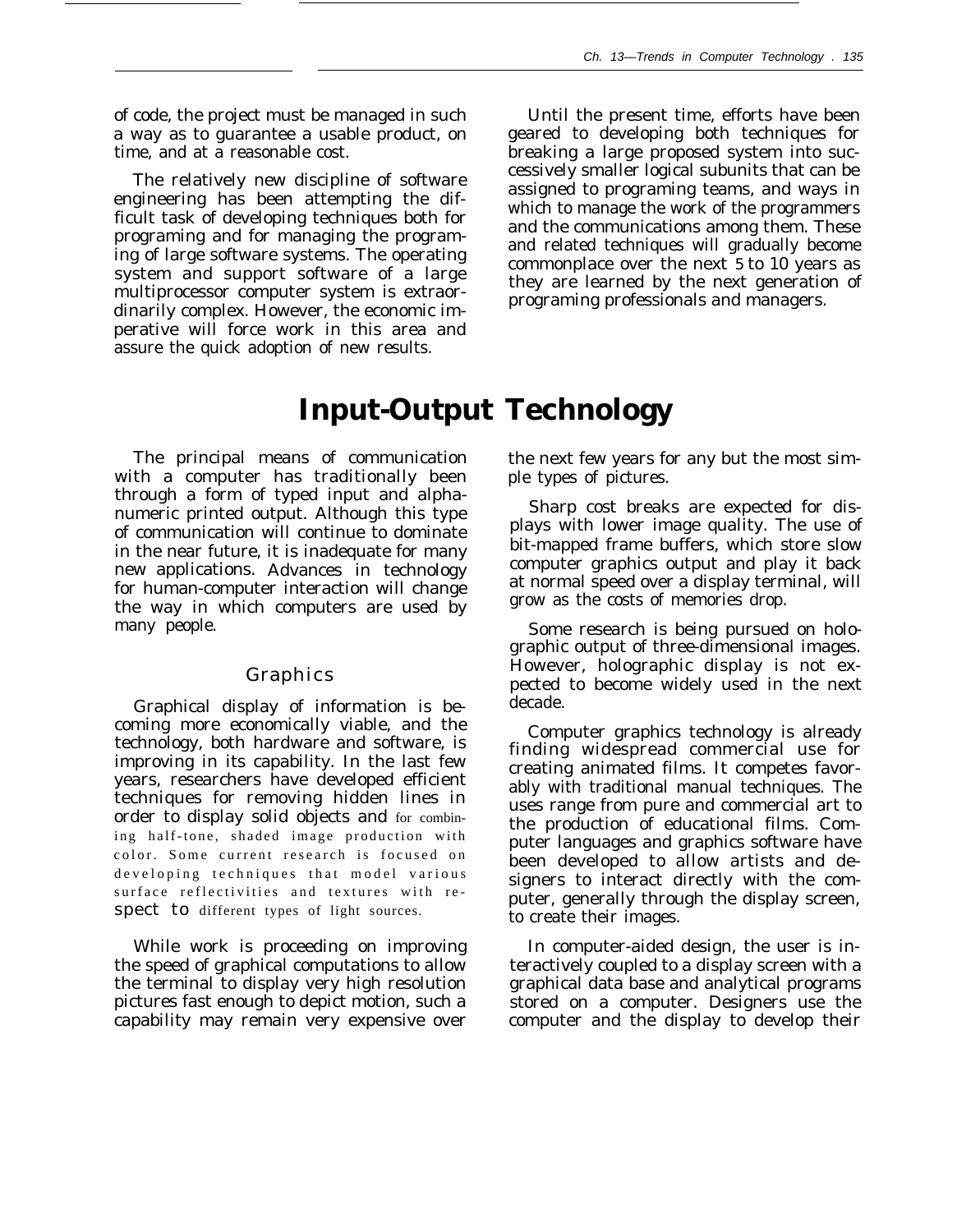designs on a screen. For example, an  $a_r$ chitect designing a building on the graphics display can have an instantaneous computation of cost, and a civil engineer can do stress calculations while designing a bridge. Computer-aided design has emerged from its infancy. Steady improvements in software and decreasing computing costs will likely make it the methodology of choice for most engineering design in the 1980's. Even today, integrated circuits and printed circuit boards are preferentially designed by these techniques.

Graphical output of computer data can transmit information that is difficult or even impossible to derive from a printout list of numbers. Whether calculating stresses in an airplane wing, the water flow in a flood plain, or the molecular structure of an enzyme, the numerical output of the computer calculations must be translated into a picture before any sense can be made from the results.

#### Voice Communication

Voice communication with computers is on the verge of becoming commercially successful. The advances have been both in developing better and cheaper computational techniques for generating and recognizing speech and in learning more about the ways in which such systems could be used. This new understanding has lowered the estimates of what would constitute a commercially useful level of performance. Capabilities far short of a human level of performance can markedly enhance communication between human and computer. Some experts even expect a voice-driven typewriter to be on the market before the end of the decade.

There are two basic problems in speech synthesis—first, creating a voice tone carrying a phoneme (a fundamental linguistic element of speech), and second, stringing these phonemes together to make a sentence or phrase. Although neither problem has been solved to the ultimate point of producing natural human-sounding sentences, the technology is improving rapidly. It has already reached the point of commercial utility.

Several companies sell chips in the \$10 range to synthesize speech sounds. Texas Instruments offers a mass-produced electronic toy, Speak and Spell® , to help children learn to spell.

One important application of speech is a reader for use by the blind that converts typed text into spoken words. While currently very expensive, these devices should become more economical in the near future.

Speech recognition is a more difficult problem, since the system must deal with an input having great variability. The voice and style of speech varies widely among individuals; the computer recognize is potentially confronted by a wider array of potential vocabulary to identify; and it must analyze a multiplicity of grammatical structures. Again, entrepreneurs have found that even the very limited capabilities now possible are marketable.

So-called "continuous speech" recognition, understanding natural speech, is still in the research laboratory. While large-scale commercial systems are not expected in the short term, the strong market already developing for limited range speech recognition systems will motivate R&D and encourage the rapid commercialization of research results as they appear.

The best performance to date in a research laboratory environment has been shown by a system that can recognize sentences 91 percent of the time from multiple speakers using a vocabulary of 1,011 words. Major research efforts are proceeding at IBM and **at a** few university laboratories. Commercial devices with small vocabularies are now being marketed.

#### Image Recognition

Image recognition presents another form of the problem of recognizing patterns of data. The state-of-the-art is at a similar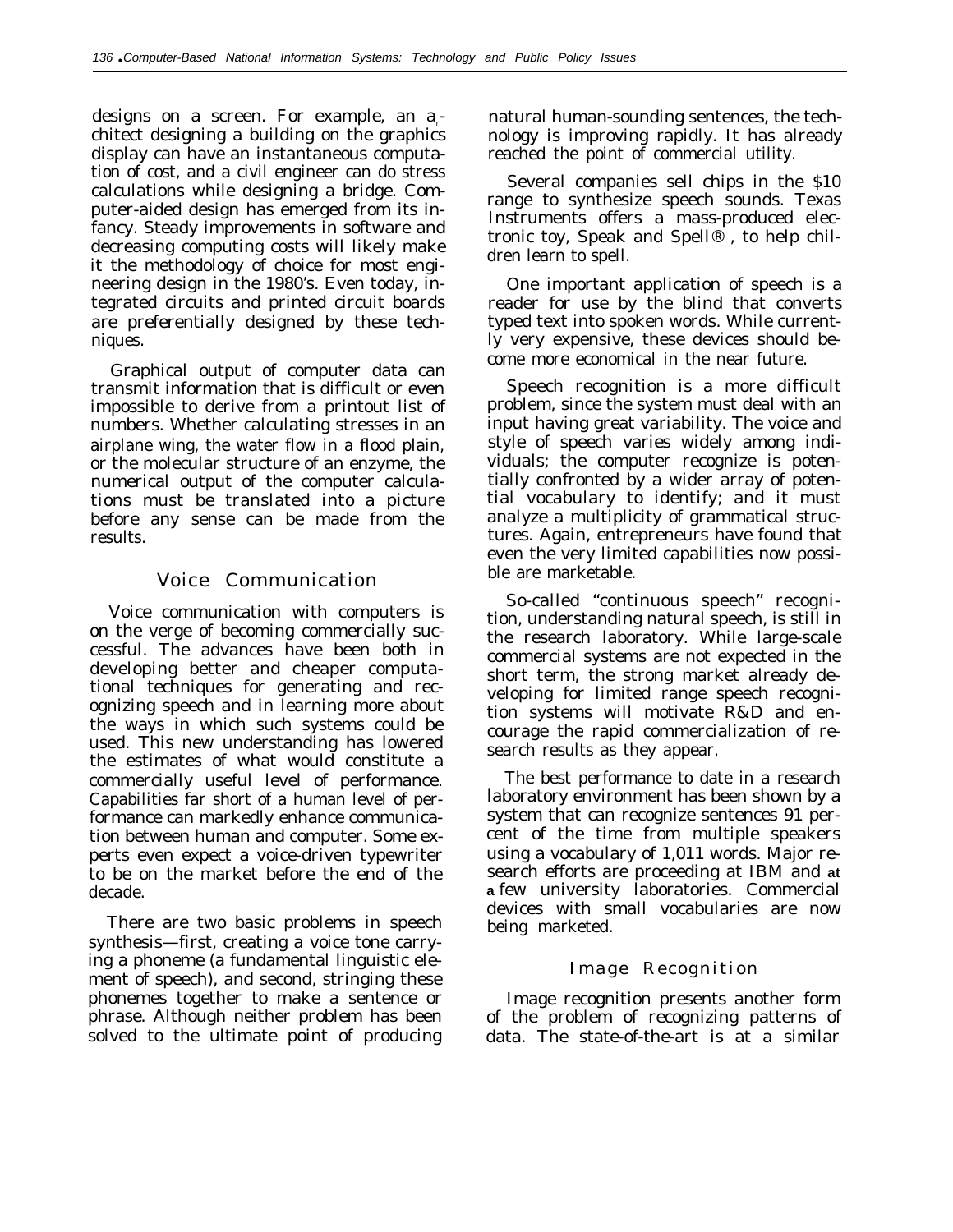point. Simple self-contained patterns not in a confusing context can be recognized. Devices on the market read standard typewriter and even handprinted characters. Point-of-sale scanners in stores read and recognize the universal product code on packages drawn across the unit at various speeds and orientations. However, analyzing a more general picture for a variety of elements is a

**Data Communication**

The ability to move data quickly over long distances through the use of new digital communication technology has had a significant impact on the design and use of information processing systems. Designers now have the opportunity to build systems with greater power than was previously possible, enhancing their ability to process information and provide it to the user in a timely manner. More importantly, however, telecommunication has brought the user closer to the computer by allowing direct interaction with the processing system. As a result, the use of information processing technology has become an integral part of the day-to-day work of many organizations whose operations have become totally dependent on a computer system.

only technology that relates directly to the development of computer-based information systems is discussed here. (For a detailed analysis of communication technology, see the OTA assessment report entitled, *An Assessment of Telecommunication Technology and Public Policy.*

### Digital Communication Technology

The steady improvement of telecommunication service over the last quarter century has benefited the design of computer systems by decreasing their cost and improving their reliability. Significant applications using communications date back to the early 1960's. However, the cost and commore complicated task, one which, like speech, may depend upon some "understanding" of the context of the pattern.

Slow but steady advances in pattern recognition technology are occurring. The sharp drop in cost for the requisite technology is increasing the range of potential applications.

plexity of putting together a communication-based computer system restricted its use to applications, such as reservation systems, that had an inherent need for remote data entry and display.

Existing communication carriers and new enterprises are beginning to offer new data communication services. These services are designed to provide inexpensive high-speed communication capacity specifically designed for use by computer systems. With these new services available, a host of new communication-based applications will appear over the next decade.

Traditional communication systems have been tailored to carrying voice. The characteristics of voice communication are quite different from those of data communication between computers or between computers and people. The voice telephone network, through switching, provides a temporary line connecting two users. The charges are based on the length of the line provided and the length of time it is made available.

Data communication tends to come in very high-speed bursts, with long periods of silence between transmissions. To perform this type of communication on a traditional telephone network is inefficient, as the line is unused for most of the time. One approach has been to design a network with multiple path connections. Packets of information, along with a destination address, are sent over any instantaneously available path, and the user is charged for the quantity of in-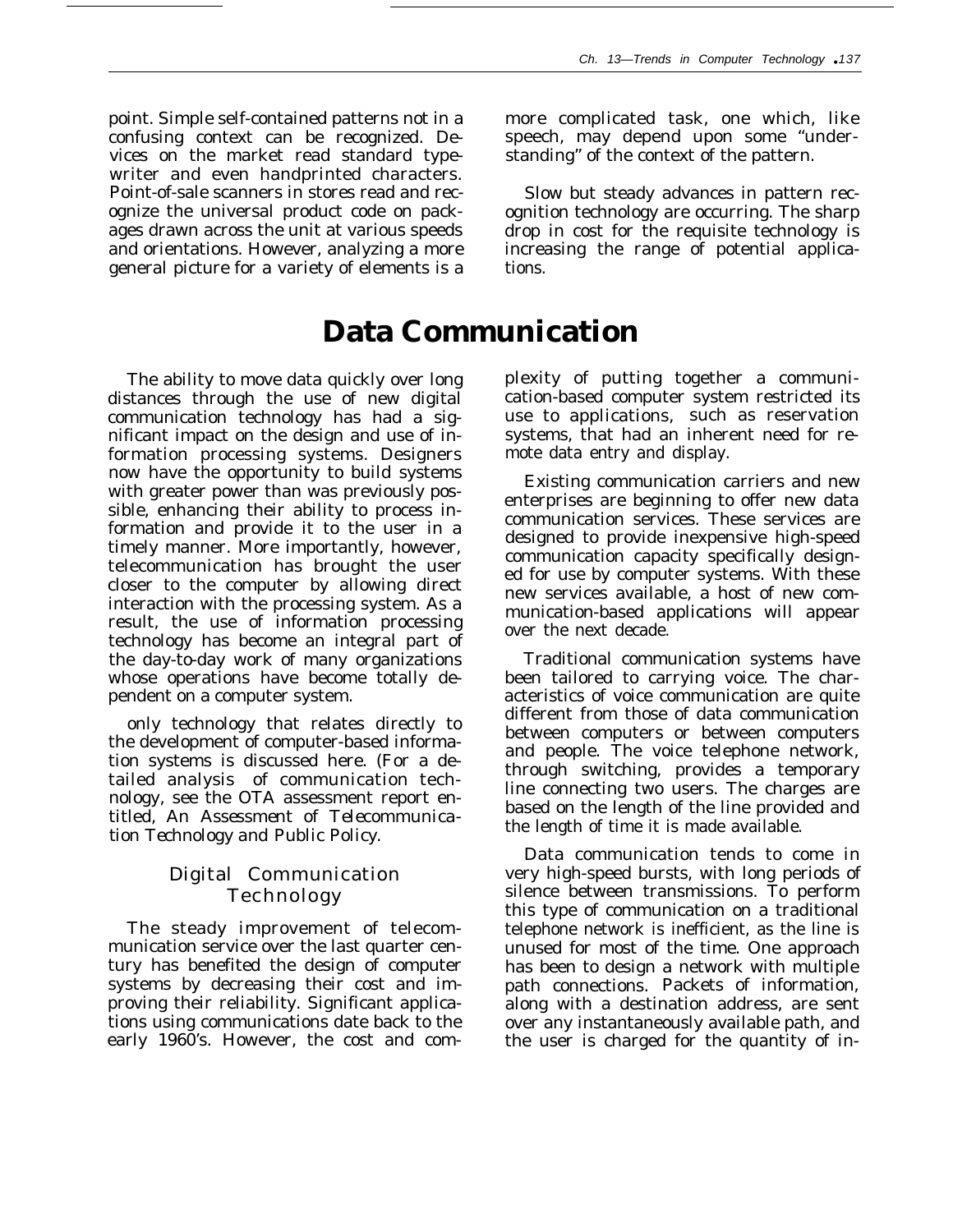formation transmitted and for the connection with the network. One payoff in sharing traffic from a larger community to obtain better line usage is lower user costs. Secondary benefits include error-free performance and higher reliability. This type of communication facility is called packet switching, and is available as a commercial service. Thus, a librarian in Washington, D. C., with a terminal can dial a local number to access the Washington entry to a national data communication network. Through that network, the librarian can access a bibliographic data base in Los Angeles, and do so at a low cost.

### Digital Communication as Part of the System

Viewed in the context of computer system operations, data communications are no different from any other application. However, they do introduce new capabilities and problems to the design, implementation, and operation of information systems.

Early implementations of the data communication programs were designed to take advantage of processor cycles that could not be used productively by other applications. However, the growth in the communication workload, combined with other new tasks that may have been loaded onto the processor, can saturate it and create a need to move the communication management from the central computer to a peripheral processor.

Fully programmable front-end processors support the trend of moving communication processing away from the central computer, In some cases these devices have been specifically designed for communication processing. In other cases, general purpose minicomputers are being used as front ends. Either way, the availability of inexpensive logic and memory components has contributed to the further distribution of the communication function away from the central processor.

# **Security Capabilities**

Computers have handled sensitive data and programs for many years; however, it is only recently that the need to secure them has become a serious concern to system designers and operators. During the social unrest of the 1960's, concern arose over the physical security of computer systems. They were expensive and visible symbols and, consequently, attractive targets for sabotage. Later, concerns over privacy and an awareness of increasing incidents of financial computer crime motivated the managers to take a more sophisticated look at protecting their systems and data.

#### Classifications of Computer **Security**

Security experts distinguish between three types of security: *physical, procedural* and *technical.*

*Physical security* refers to techniques that physically isolate a computer system from access by unauthorized persons. It also includes protection of the facility from external dangers such as earthquake, fire, flood, or power failure.

*Procedural security* is the set of rules by which a system operator manages the system personnel and the flow of work in the organization. It can include such measures as preemployment screening of staff, work assignments that minimize opportunities to act in inappropriate ways, auditing procedures, and controls on the flow of work through the system.

*Technical security* refers to the software and hardware controls set up within the system itself. Techniques used to provide security may include cryptographic encoding of data, complicated access and iden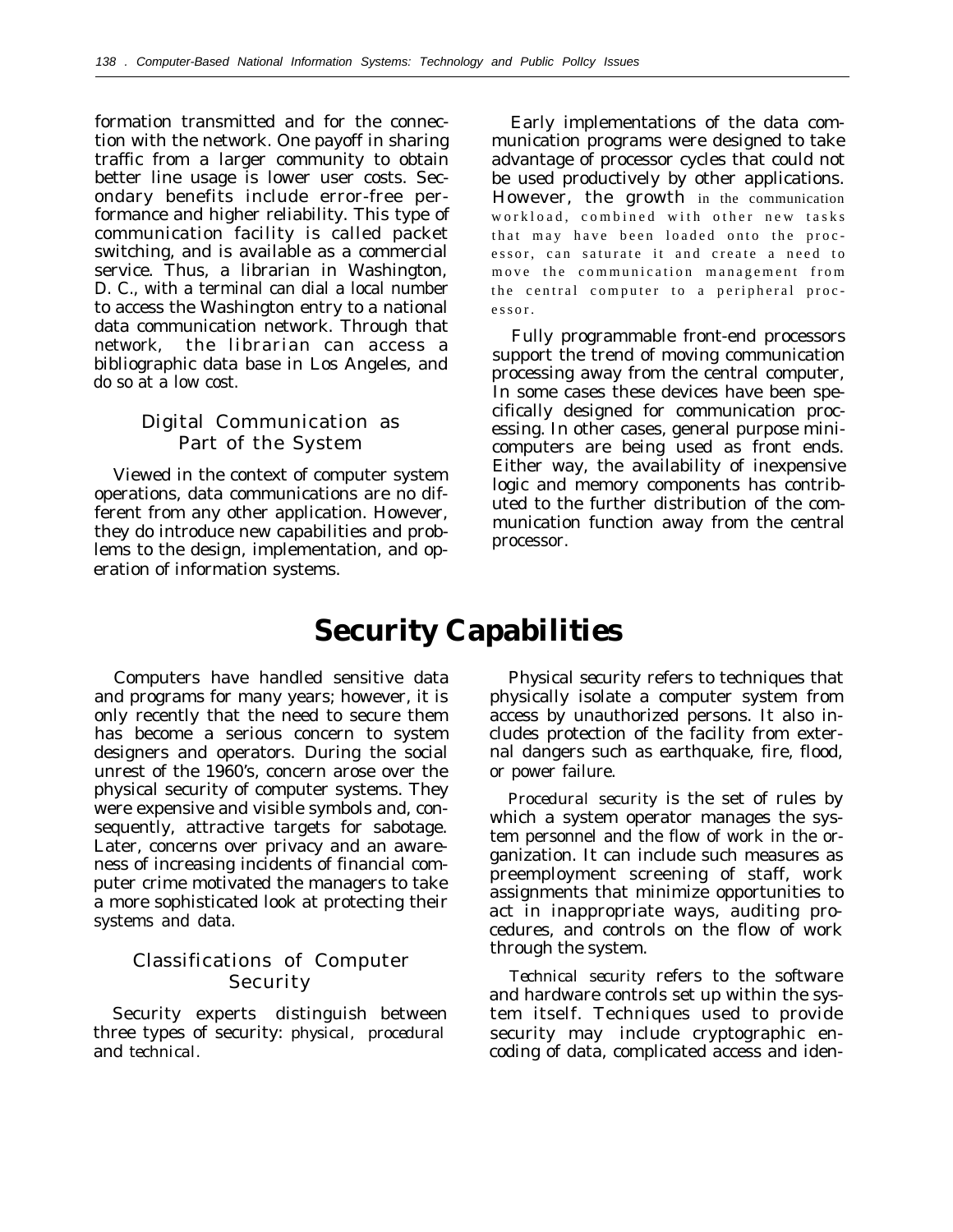tification procedures, and hardware which is dedicated to the auditing function.

Some security experts claim that too much attention on technological fixes has distracted system operators from more traditional but effective measures they could be instituting. However, the increased proliferation of small systems and the trend toward communication-based systems are making technical security more important. The techniques of physical and procedural security are well-understood and translate relatively easily from the noncomputer world into that of the system operator. Technical security, a newer area of research, is less understood, but is related directly to the problems of system design.

Computer scientists have proved that it is theoretically impossible to achieve perfect security inside the program itself. That is, it cannot be demonstrated that any particular combination of hardware and programing is proof against some new unexpected type of attack. Improving the security of a computer system involves balancing the costs of protection against the expectation of loss resulting from the threats and vulnerabilities. While it cannot provide a final answer, R&D in the field of computer security can substantially decrease protection costs.

Risk analysis, the process of weighing all these factors in a decision model, is a difficult job. The precise factors are unknown, and it is difficult to determine whether all possible alternatives have been covered. Research can develop techniques for performing risk analyses with greater precision, and the Government has new research and standards activities in this area. While the standards are directed at Federal systems, they will provide useful guidance to the private sector.

Technological instruments for security fall into three categories, according to the intent of the designer: *prevention, detection* and *auditing. Prevention* means keeping unauthorized persons from having access to the system, and keeping authorized persons from using the system wrongly. *Detection* means catching an unauthorized procedure when it is attempted and preventing its completion. *Auditing* means the determination of whether unauthorized acts have occurred. A particular security technique is usually directed toward one of these goals.

### Specific Techniques of Security

Authentication: The first objective of security is to assure that only authorized personnel can access the system. *Identification* is the process of establishing a claim of identity to the system, either with a name or an account number. *Authentication* is the process of verifying the claim.

The simplest and oldest procedure is to use a password or number that is known only to the individual authorized to use the system. The *personal identification numbers* assigned to bank customers for use on ATMs are examples of such codes.

The security provided by password schemes is limited, although more elaborate versions offering some improvements have been developed. However, the security of any password scheme depends fundamentally on the ability and willingness of the user to keep the code secret.

Physical identification techniques, which depend on measuring certain personal physical characteristics, are being developed for use as authenticators in computer system access. To be useful, any such system must be able to discriminate between persons, but at the same time be insensitive to changes in the characteristics of a particular individual over time.

The system operator, when selecting an authenticating technology, has to make a choice in balancing two types of errors classifying a fraudulent identity as correct (type I) and classifying a proper user as fraudulent (type II). These two types of errors have costs associated with them, and are usually at opposite ends of a tradeoff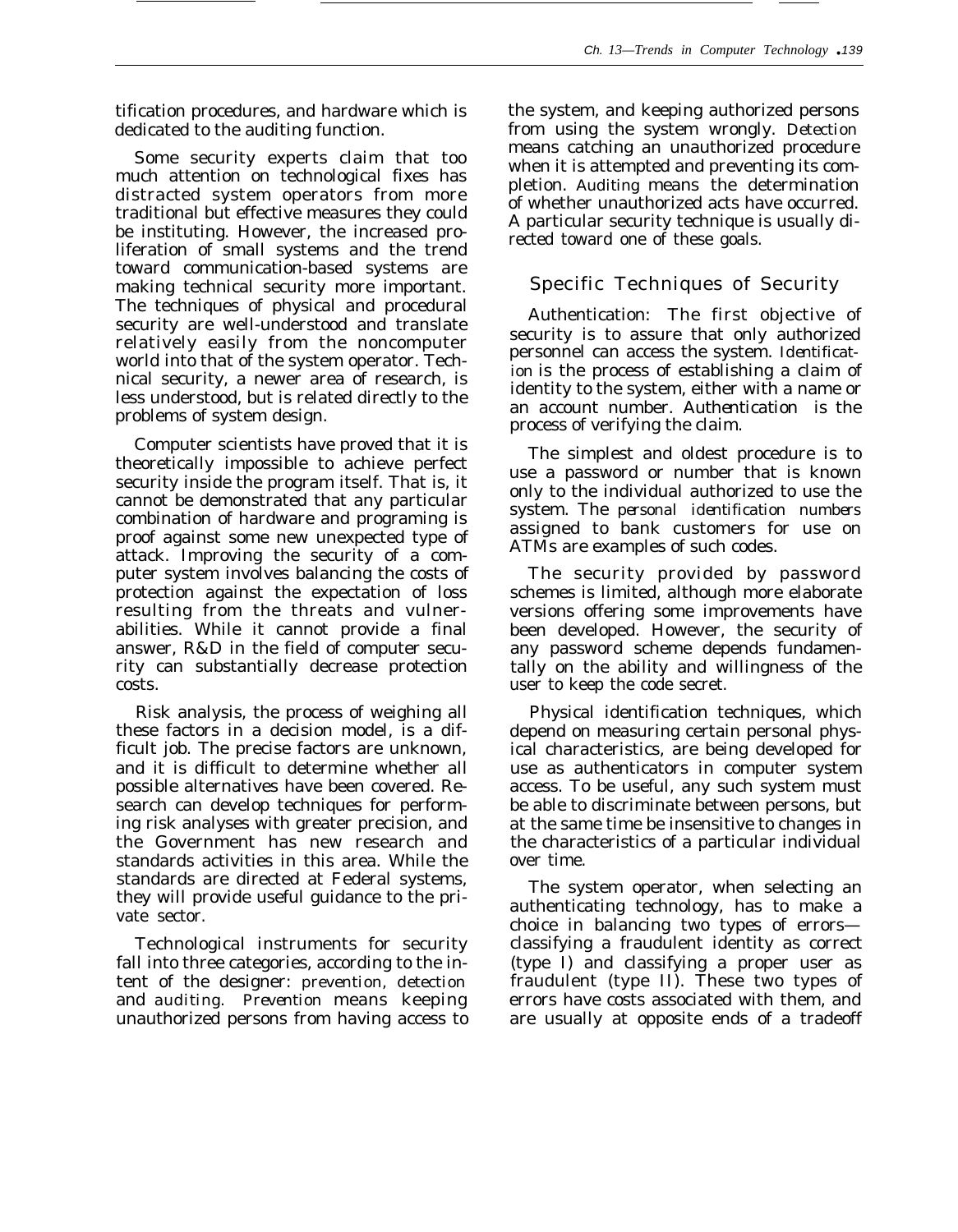curve for any specific technology. The type I error can be minimized only at the cost of maximizing the type I I error, and vice versa.

Fingerprints: The technology exists for reading and encoding fingerprints with minimum delay, but the devices are expensive (over \$50,000). Although the pattern is complex, fingerprints can be encoded in a computer using less than 100 characters by storing only certain key data points. This storage efficiency means that a complete set of fingerprints for every person in the United States could be stored easily in a commercially available bulk memory.

The cost of directly reading fingerprints, however, seems to suggest that it will not become a widely used method of authentication, at least in the near future. Its use will be restricted to very high security requirements, and to applications where fingerprints themselves represent significant data, such as in police work.

Hand Geometry: A new and surprisingly effective form of physical identification is the geometry of the hand. Individual finger lengths vary from one person to another. This variance is sufficiently significant and unique to be the basis for a relatively inexpensive (around \$3,000) identification device. It is based on the use of a high intensity light shining on a pattern of photocells. It is sensitive both to external geometry and to the translucence of the flesh near the fingertips. Thus, it is quite difficult to deceive it with any artificial device.

Voice Recognition: Research on the techniques for voice analysis and voice synthesis has resulted in methods for distinguishing individuals by their speech. In these systems, a random list of words is shown to the individual, who then speaks them into a microphone. By having the computer generate a new list each time, the system makes it impossible for an imposter to use a tape recorder to fool the system.

The system has high interpersonal discrimination, but seems to be weaker on intrapersonal differences. It may reject authorized persons suffering from colds, hoarseness, or even emotional tension.

Voice recognition systems are not yet commercially available, although at least one firm, Texas Instruments, has installed a home-developed system for use in their facilities.

Since information collection is relatively cheap, requiring only a standard microphone, amplification, and signal conversion hardware, the limitations of the technology seem to be in the computational techniques. As software improves, and as the cost of computer hardware drops, voice recognition could become a popular low-cost authentication technique.

Signature Verification: Passive signature verification uses pattern-recognition techniques to analyze and encode a signature on a check or form. It is a difficult task, because a signature can vary depending on an individual's mental and physical state, the type of writing implement used, and because forgers can be quite skillful. One company has announced a product for providing passive signature verification for bulk application, particularly the processing of checks. It is not clear whether such technology is operationally effective in identifying forgeries, and whether it could be reduced in cost sufficiently to be used at the point of sale.

Dynamic signature verification systems track the actual path of the pen point as the individual creates a signature. Sensitive instruments measure variables such as the pen's speed and acceleration, the amount of time the point remains on the paper, and the changing pressure on the point. Several organizations, including IBM, are working on dynamic identification; however, no products are as yet commercially available. Some experts judge this to be a promising technology.

Much R&D is aimed at finding a more reliable substitute for the currently used magnetic cards and passwords to identify and authenticate individuals. To date only a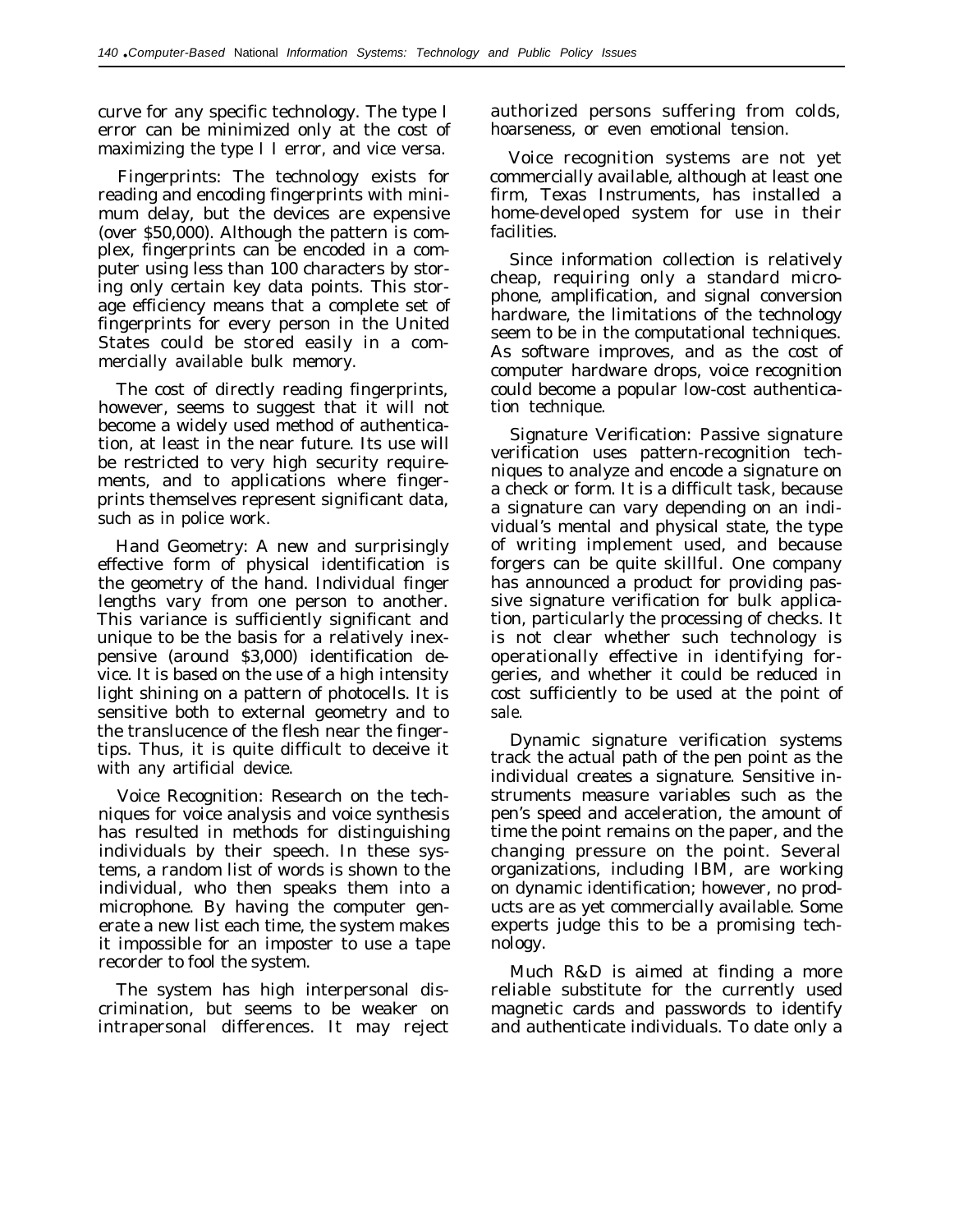few products have come on the market, and those have been designed for use in applications with very high security requirements. The cost limitation seems to depend on the characteristics of the sensor, since the microprocessor costs have dropped so low. No doubt a growing demand could motivate a flurry of new products in the early 1980's.

The amount of data required to store computer representation of the pattern for any of these candidate technologies is relatively small—a few hundred characters. Thus any of them, if they become widely implemented, could become the basis for a quasi-universal identification code used by all private and Government organizations.

#### Encryption

In the past, cryptography was principally a tool for military and diplomatic communication. Now, however, modern data communication systems increasingly are transmitting private information of high value, and the need to protect these communications from interception and manipulation has prompted an explosion of interest in civilian encryption.

A standard for encryption technology, the Data Encryption Standard (DES), has been established by the National Bureau of Standards for Federal use. It is apparently also being widely adopted in the private sector, since several commercial manufacturers are producing devices based on it. While some experts have questioned the robustness of DES, it seems to have been accepted generally as an inexpensive technology that is at least effective for low- or middle-level security needs.

Another set of techniques that has received some attention lately has been labeled "public key" encryption. The idea behind these codes arose from basic research in computational complexity, a field of computer science dealing with possible theoretical limits on the ability of even the most powerful computers to compute certain mathematical solutions. A public key code uses one

key to encrypt and another to decrypt a message. Knowledge of the encryption key is no help in deriving the decryption key, even though their mathematical relationship is known. Thus, the security of the code does not depend on the security of either the encoding key or of the secrecy of the mathematical relationships. Since one of the major problems in the use of cryptography is control of the key itself, a system in which the decoding key need not be known even to the data sender is promising for many applications.

Public key codes also promise to be useful in electronic message systems, since they can be used for authenticating messages in the absence of signatures. Several applications of this sort have been proposed. However, public key codes are in their infancy, and it is not known with certainty whether unanticipated problems will arise as they are used.

Encryption has uses other than merely securing communications. Used internally in *<sup>a</sup>*computer system, it can isolate sets of data from unauthorized users. It can also allow users to enter data but not to read it, or to read but not modify data. It can even separate the activities of various connected computer processors.

#### **Authorization**

Most large-scale information systems are designed to serve several users simultaneously. The data bases in the machine often contain clusters of information that serve multiple needs. It is necessary, then, to control the access of users who are authorized to be on the machine, but may not be authorized to have access to specific parts of the data.

For each user, the system must keep track of which parts of the file can be accessed and manipulated, and what forms of access are held (read the data, enter new data, and so on). The system also must control the giving of permissions. Can one user, who is authorized to see a file, give access permission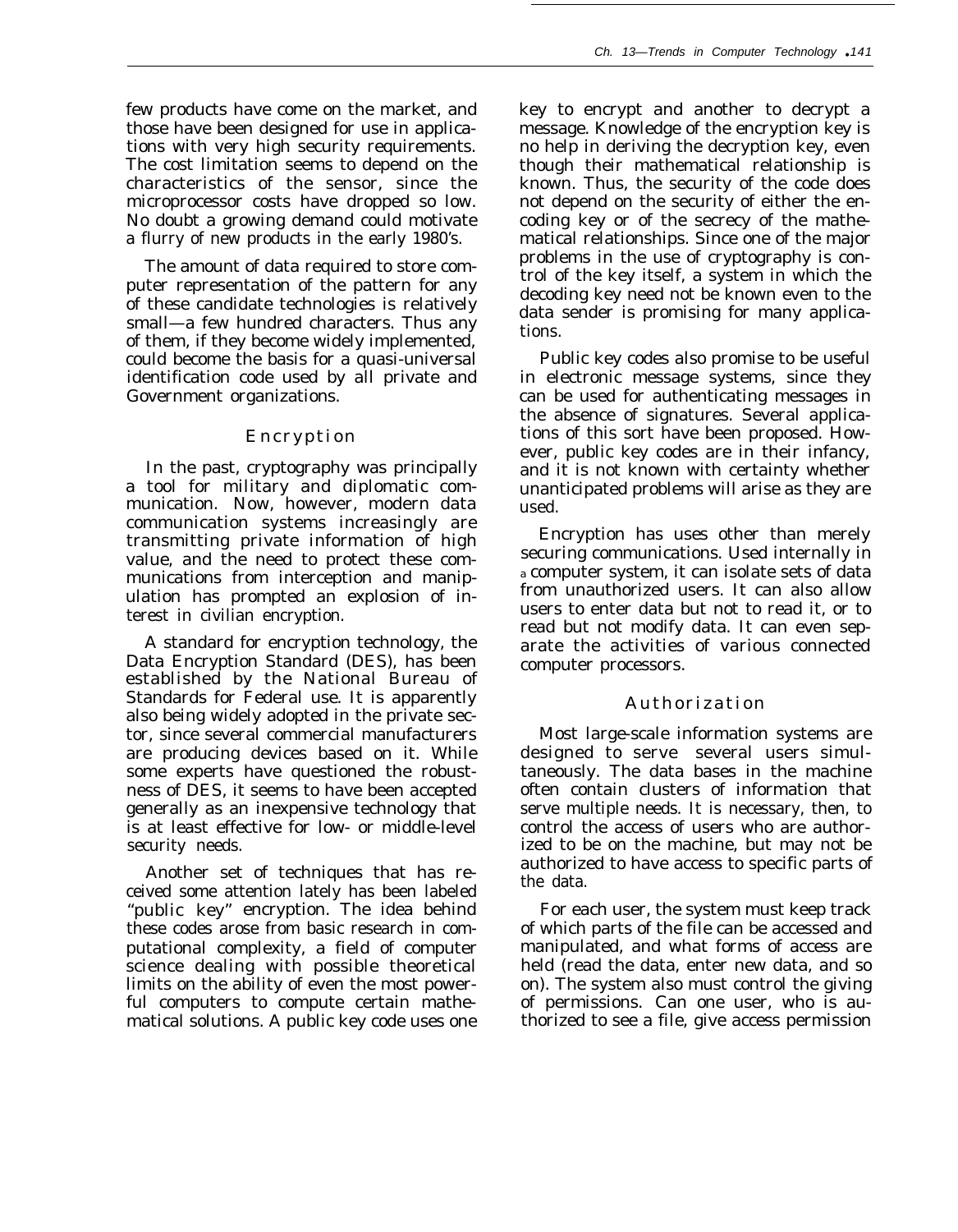to another user? There are many situations in which this is a legitimate and even necessary procedure, yet it complicates enormously the problems of access control. Researchers are developing ways to model these assignments mathematically and avoid unexpected loopholes in system access control.

The continued growth in the size of information systems and in the numbers of people allowed to access them will continue to put pressure on system designers by complicating the authorization process.

#### Loggin g

Logging is the process of auditing the accesses made to a data base by all users. Systems for keeping a complete or partial record of all access to the data have received more attention since privacy has become an issue. The system operator needs to account for all accesses made to files of personal data. Since the log itself is a file that contains potentially sensitive personal information, the need to protect it may be even greater than that for the original data base. For this reason, some experts suggest the use of a separate small machine to monitor accesses to the data base.

The system operator can then examine the log for unusual patterns of file access or other significant actions of the users that may indicate that unauthorized use is being made of the system. When it is possible to code certain unusual patterns of use, the logging system itself can be programed to watch for those events. It will then either send a warning to the system operator, or call on a special security surveillance program that collects as much detailed information as possible about the transaction.

#### Operating Systems

The operating system of a computer, the set of programs that control its work, is the fundamental piece of software on which all other application programs depend. Consequently, the integrity of the operating system is a necessary prerequisite for any other software security. Although no system can be designed to be perfectly secure, there is much that can be done to construct highly secure systems.

R&D is ongoing in this area, and results will be slowly incorporated into existing systems. However, progress will be hindered by the difficulty in adapting current operating system programs. These contain millions of instructions, and have been modified and expanded over several years by many programmers. The systems are difficult to change, as are the habits of their users.

Some computer installations still use operating systems written nearly 20 years ago. Computer operators fear that disruption and trauma would result from adopting radically different operating systems, and manufacturers resist compromising investments amounting to billions of dollars that they have made in existing programs. Thus, the most acceptable new techniques over the short term will be those that can be adapted to existing systems. However, it is the very size, complexity, and growth history of these current systems that create their greatest weaknesses—the logical holes and flaws through which a determined outsider can gain access.

#### Data Base Security

As data bases grow larger and are designed to serve multiple purposes, the likelihood increases that system operators will want to grant selective access. The problem is difficult. In an employee data base, for example, it may be desired to allow the personnel department access to some records, the finance department to others, and the medical department to still others.

One of the major problems is that of authorization determining which user can do what. Another related issue is how to structure the data base to allow such authorizations to be enforced. The question of which controls are even possible is, in itself, a complicated one. Research in data structures is